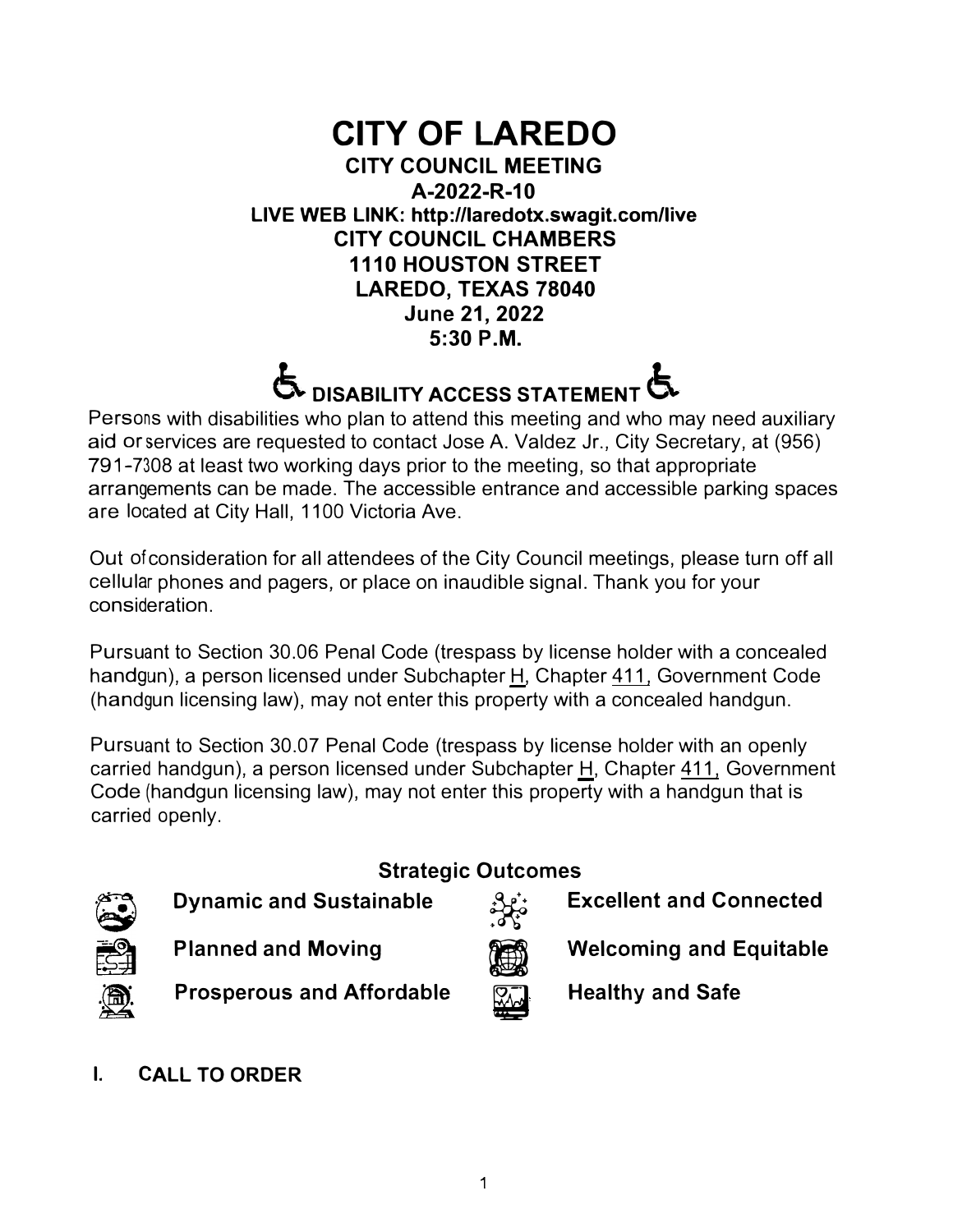### **II. PLEDGE OF ALLEGIANCE**

### **III. MOMENT OF SILENCE**

- **IV. ROLL CALL**
- **V. MINUTES**

#### **Approvalof the minutes of June 6, 2022.**

#### **Citizen comments**

**Citizens can participate through in-person and written comments submitted through an online form. Citizens wishing to provide in-person comments are required to fill out a witness card and submit it to the City Secretary no later than 5:45 p.m. and identify themselves at the microphone. Comments are limited to three (3) minutes per speaker. Speakers may not pass their minutes to any other speaker. Citizens wishing to submit a written public comment must submit here or visit https://www.cityoflaredo.com/council-agendas.html by 5:45 p.m. the day of the meeting. All comments should be relevant to City business and delivered in a professional manner. No derogatory remarks will be permitted.** 

### **VI. RECOGNITION**

**1. Recognizing Joel Vazquez, CVB Assistant Director and Selina Villarreal, CVB Marketing Manager for earning their Certified Tourism Executive (GTE) designation from the Travel and Tourism College offered by the Texas Travel Alliance. Travel & Tourism College (TTC) provides participants with an intensive professional education full of marketing, leadership and management courses taught by college professors and seasoned travel and tourism professionals from around the country.** 

**Recognizing Ana Reyna Arzate, CVB Marketing Coordinator for being selected as one of 2022 Emerging Tourism Stars by the eTourism Summit. A result of her contributions to the team and commitment to our organization, community and the tourism industry. As part of this recognition Ana Reyna participated as a speaker in a panel during the 2022 eTourism Summit in Florida.** 

**Visit Laredo was also honored during the eTourism Summit as a winner**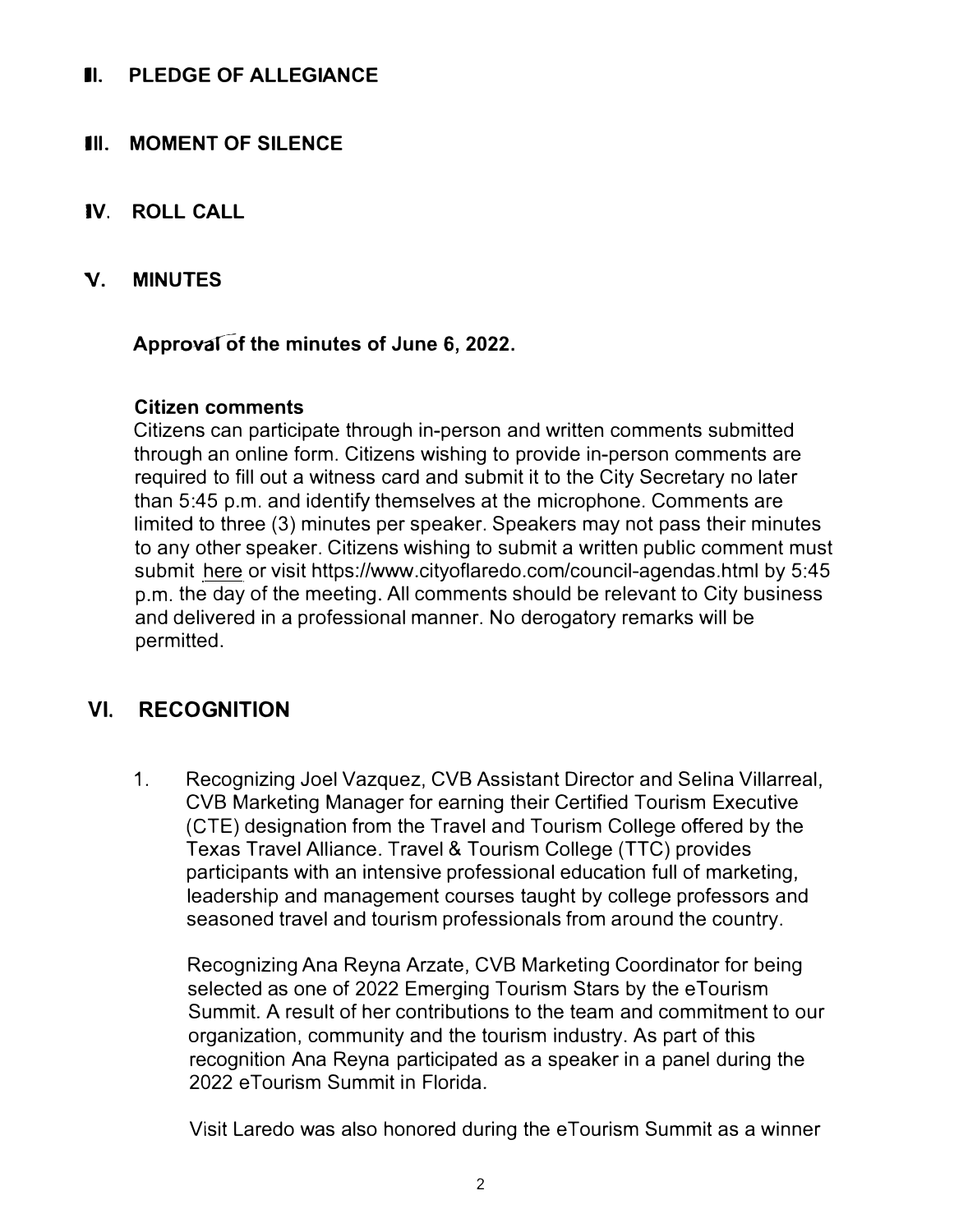of the 5th Annual Excellence "e TSY" Awards, receiving recognition in the category of "Innovation in Influencer Marketing" for its campaign, "Welcome Back to Laredo" deployed in November 2021, when the border restrictions were lifted.

2. Recognizing three (3) outstanding City of Laredo employees to be named as the City's Employees of the Quarter for the 2nd Quarter of 2022, one whose work is mostly conducted indoors, one whose work is mostly conducted outdoors, and one from the Police or Fire Department who is subject to Collective Bargaining in accordance with Ordinance No. 2021-0-014 which establishes the City of Laredo Employee of the Quarter Program.

### **VII. COMMUNICATIONS**

### **VIII. APPOINTMENTS TO COMMISSIONS, BOARDS AND COMMITTEES**

- 1. Appointment by Mayor Pete Saenz of Alyssa Cigarroa as Chair to the Audit & Accountability Committee.
- 2. Appointment by Council Member Alyssa Cigarroa of Keith Franklin to the Board of Adjustments Committee.
- 3. Appointment by the City Council of Montse Salinas, as representative, and Isabel Ramirez-Shrout, as alternate, with the Veterans organization, Black Widows LTX, to the Veterans Affairs Committee.

### **IX. PUBLIC HEARINGS**

1. **Public Hearing and Introductory Ordinance** amending the Zoning Ordinance (Map) of the City of Laredo by rezoning Lot 1, Block 13, Los Presidentes, Unit 2, located at 1816 Avenida Los Presidentes, from R-1 (Single Family Residential Use) to R-2 (Multi-family Residential Use).

> The Planning and Zoning Commission recommended **approval** of the proposed zone change and staff **supports** the application.

**ZC-047-2022 District I**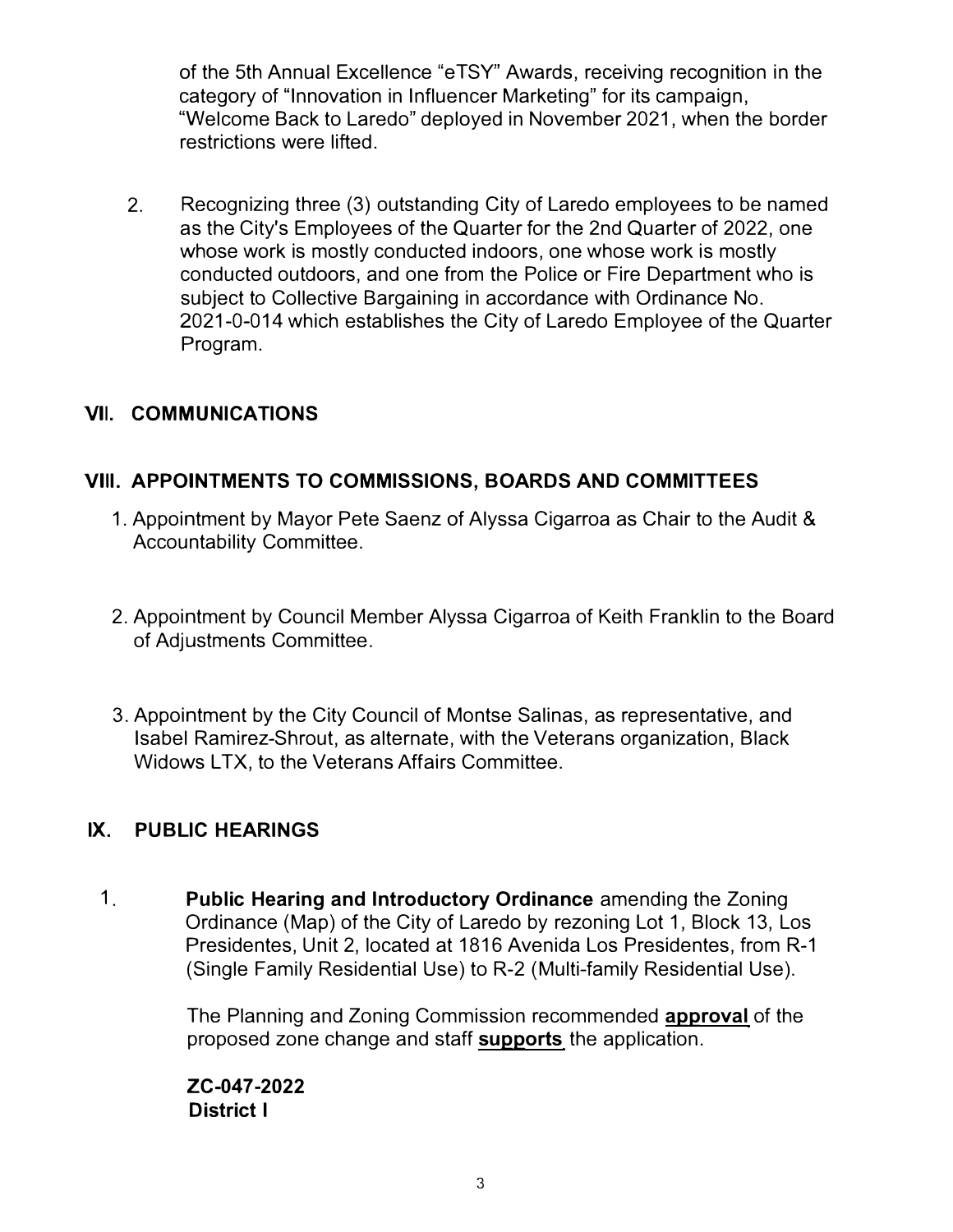2. **Public Hearing and Introductory Ordinance** amending the Zoning Ordinance (Map) of the City of Laredo by rezoning an approximately 9.89 acre tract of land, situated in Survey 2149, Abstract 594, R.H. Rains, Original Grantee, within the limit of the City of Laredo, in Webb County, Texas, said 9.89 acre tract being out and part of that certain 358.54 acre tract, as described in Volume 3801, pages 143-147 of the Webb County Deed Records, Webb County Texas, located west of Corrada Drive and north of Pita Mangana Road, from R-1 (Single Family Residential District) to R-1A (Single Family Reduced Area District).

> The Planning and Zoning Commission recommended **approval** of the proposed zone change and staff **supports** the application.

**ZC-050-2022 District I** 

3. **Public Hearing and Introductory Ordinance** amending the Zoning Ordinance (Map) of the City of Laredo by rezoning an approximately 7.83 acre tract of land, situated in Porcion 34, Abstract 762, Jose Antonio Diaz, Original Grantee, within the limit of the City of Laredo, in Webb County, Texas, said 7.83 acre tract being out and part of 4V Holdings, Limited Tract I (148.91 acres), Tract II (8.72 acres), and Tract Ill (1.33 acres) as recorded in Volume 3702, pages 643-646 of the Webb County Deed Records, Webb County Texas, located east of Cuatro Vientos Road and west of Hereford Drive, from R-1A (Single Family Reduced Area District) to B4 (Highway Commercial District).

> The Planning and Zoning Commission recommended **approval** of the proposed zone change and staff **supports** the application.

**ZC-052A-2022 District I** 

4. **Public Hearing and Introductory Ordinance** amending the Zoning Ordinance (Map) of the City of Laredo by rezoning an approximately 2.93 acre tract of land, situated in Porcion 34, Abstract 762, Jose Antonio Diaz, Original Grantee, within the limits of the City of Laredo, in Webb County Texas, said 2.93 acre tract being out and part of 4V Holdings, Limited Tract I (148.91 acres) as recorded in Volume 3702, pages 643-646 of the Webb County Deed Records, Webb County Texas, located east of Cuatro Vientos Road and west of Hereford Drive, from R-1A (Single Family Reduced Area District) to B4 (Highway Commercial District).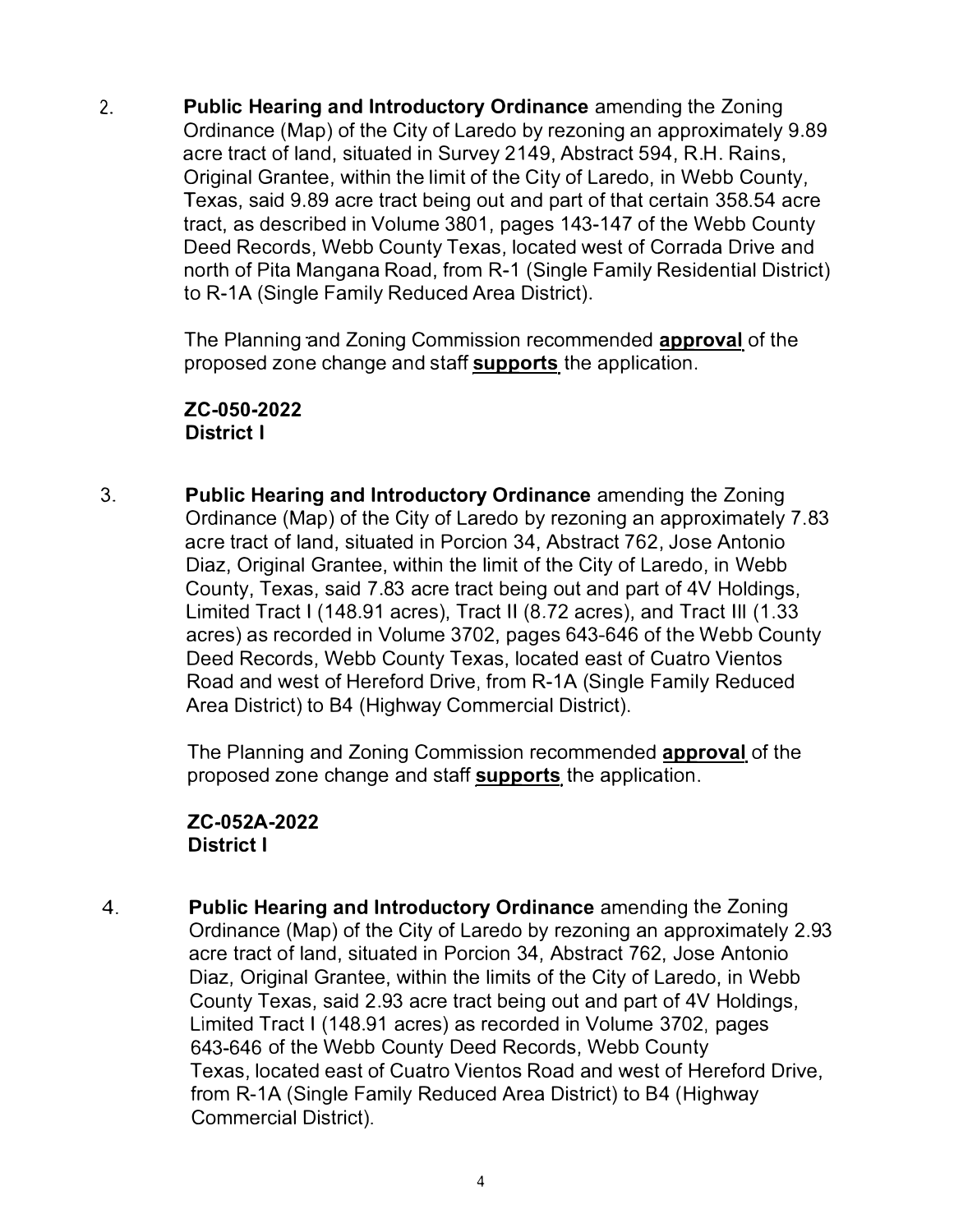The Planning and Zoning Commission recommended **approval** of the proposed zone change and staff **supports** the application.

### **ZC-0528-2022 District I**

5. **Public Hearing and Introductory Ordinance** amending the Zoning Ordinance (Map) of the City of Laredo by rezoning approximately 2.85 acres, situated in Porcion 34, Abstract 762, Jose Antonio Diaz, Original Grantee, and Survey 2386, Abstract 3264, J. & H. Wormser, Original Grantee, same being out of Tract "A" as recorded in Volume 3342, pages 699-707, Webb County Official Public Records, located north of Lomas Del Sur Boulevard and east of Ejido Avenue, from B-1 (Limited Business District) to B-3 (Community Business District).

> The Planning and Zoning Commission recommended **approval** of the proposed zone change and staff **supports** the application.

### **ZC-054-2022 District I**

6. **Public Hearing and Introductory Ordinance** amending the Zoning Ordinance (Map) of the City of Laredo by rezoning an approximately 11.91 acres, situated in Porcion 35, Abstract 546, Jose M. Dias, Original Grantee, and out of a 358.54 acre tract as conveyed and recorded per Warranty Deed dated June 03, 2015, Volume 3801, pages 143-147, Webb County Official Public Records, located south of Bella Street and west of Ejido Avenue, from R-1 (Single Family Residential District) to R-1A (Single-Family Reduced Area District).

> The Planning and Zoning Commission recommended **approval** of the proposed zone change and staff **supports** the application.

### **ZC-055-2022 District I**

7. **Public Hearing and Introductory Ordinance** amending the Zoning Ordinance (Map) of the City of Laredo by rezoning Lot 1, Block 1707, Eastern Division, located at 919 North Arkansas, from R-3 (Mixed Residential District) to B-3 (Community Business District).

> The Planning and Zoning Commission recommended **approval** of the proposed zone change and staff **supports** the application.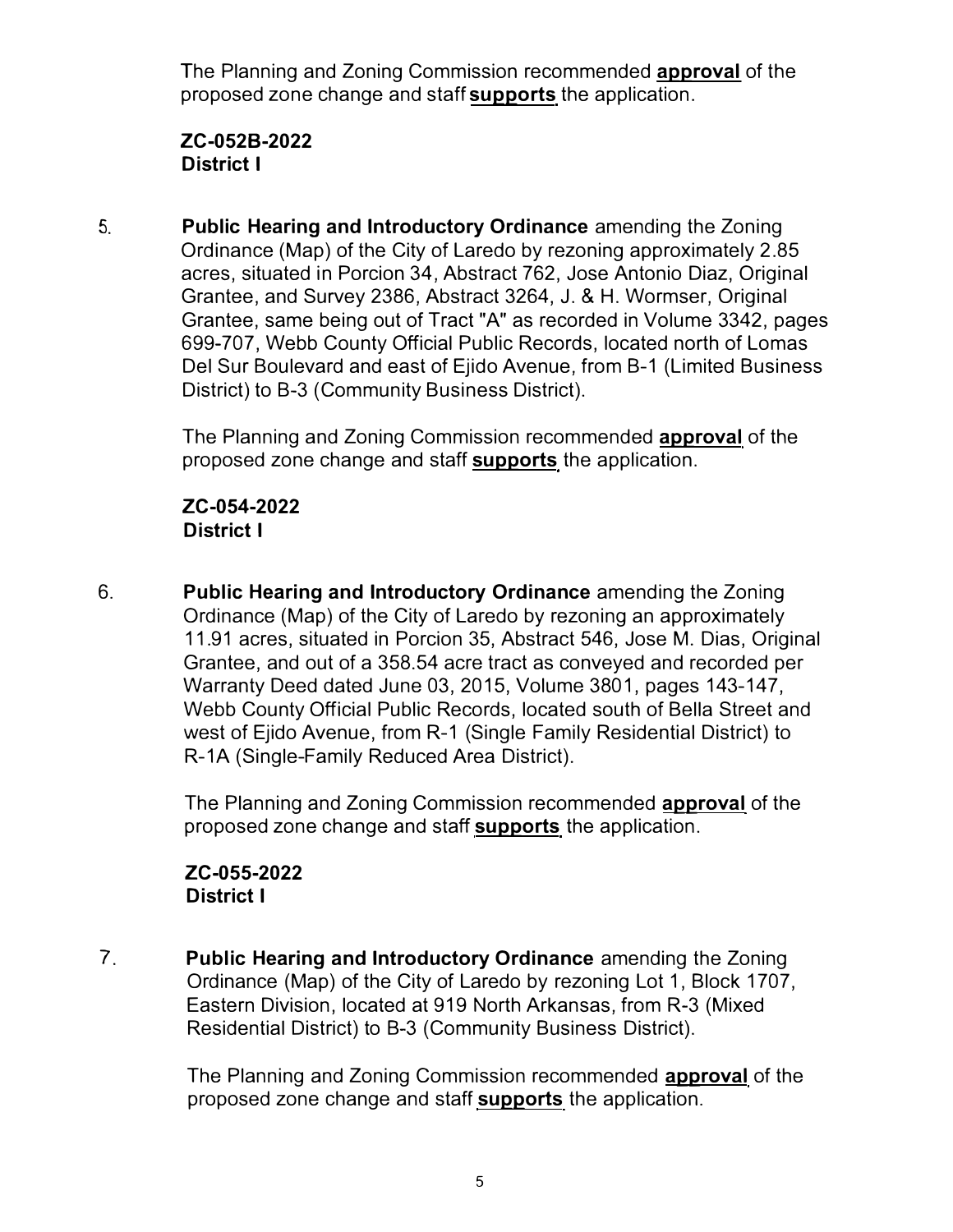8. **Public Hearing and Introductory Ordinance** amending the Zoning Ordinance (Map) of the City of Laredo by rezoning an approximately 12.85 acre tract of land situated in Porcion 39, Abstract 250, Jose Antonio Nasario Original Grantee, within the limits of the City of Laredo, in Webb County, said 12.85 acre tract being out and part of HAPO Holdings, Limited Liability Company (219.48 acre tract), as recorded in Volume 4543, Pages 455-467 of the Webb County Deed Records located west of US Highway 83 and south of Tesis Drive, from AG (Agricultural District) to R-1A (Single Family Reduced Area District).

> The Planning and Zoning Commission recommended **approval** of the proposed zone change and staff **supports** the application.

### **ZC-051-2022 District Ill**

9. **Public Hearing and Introductory Ordinance** amending the Zoning Ordinance (Map) of the City of Laredo by rezoning Lot 2, Block 1, DCAF Mines Road Subdivision, located at 16105 FM 1472, from B-3 (Community Business District) to M-1 (Light Manufacturing District).

> The Planning and Zoning Commission recommended **denial** of the proposed zone change and staff **does not support** the application.

### **ZC-049-2022 District VII**

10. **Public Hearing and Introductory Ordinance** amending the Zoning Ordinance (Map) of the City of Laredo by amending Ordinance 2014-0-088 authorizing a Special Use Permit for Townhouses on Lots 50, 51, 52 and 53, Block 1, Escondido Townhomes Subdivision, located at 5619, 5701, 5703 and 5705 Montevista Drive (respectively), in order to remove the garage requirement and adjust the side-yard setbacks.

> The Planning and Zoning Commission recommended **approval** of the proposed special use permit amendment and staff **does not support** the application.

### **ZC-033-2022 District V**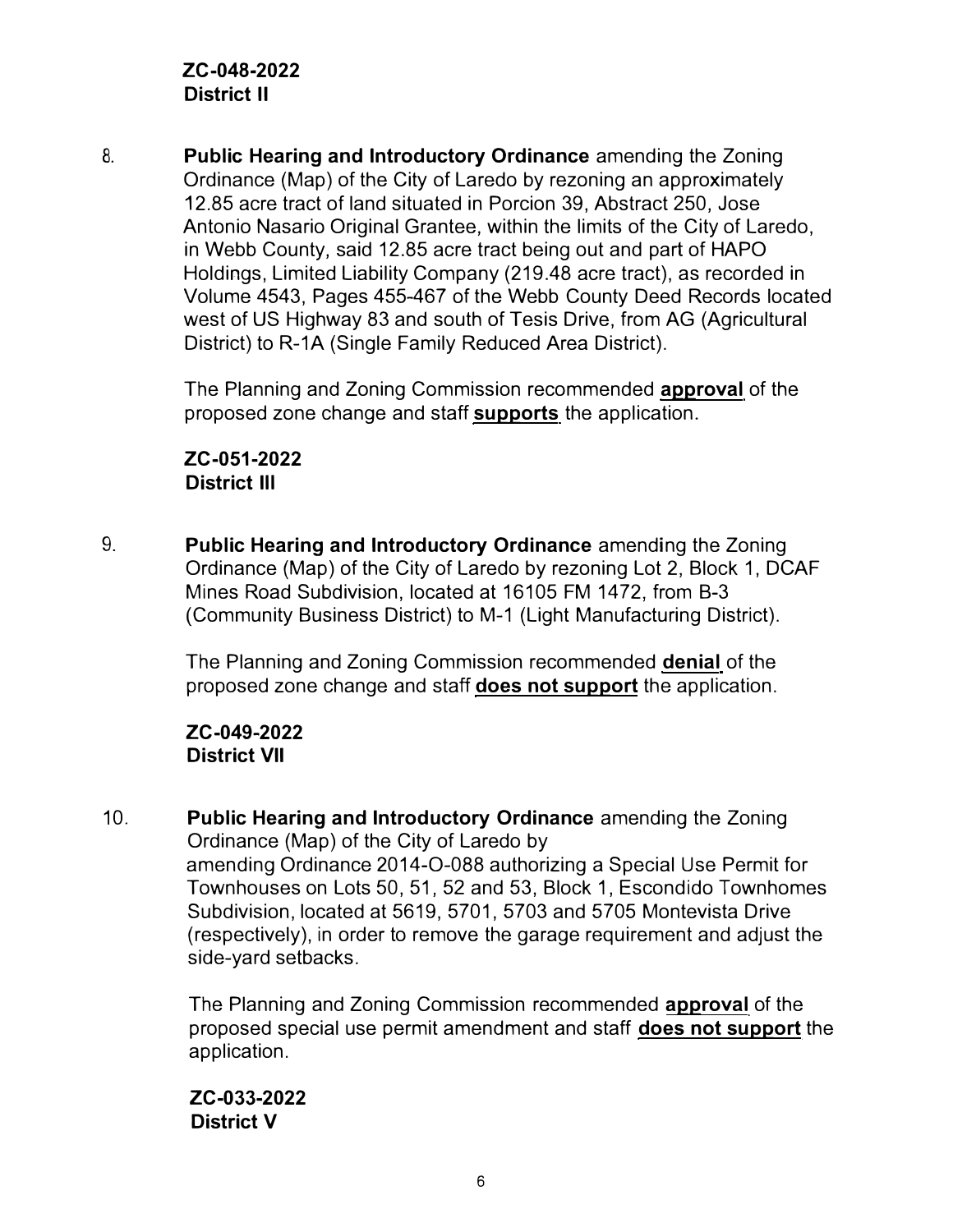# **� Planned and Moving**

**Public Hearing and Introductory Ordinance** authorizing the Interim City Manager to amend the FY21-22 Transit Center Facility Budget by increasing and appropriating revenues and expenditures in the amount of \$283,570.00 for the Design and Engineering Phase I and Phase II ADA Bus Stops and Bicycle Plazas.

### **(Recess) (Press Availability)**

11 .

#### **X. INTRODUCTORY ORDINANCES**

12. Authorizing the Interim City Manager to grant a non-exclusive franchise to Laredo A's Trash Rentals to use the present and future streets, avenues, alleys, roads, highways, sidewalks, easements and other public right-of-ways of the City of Laredo, Texas for purposes of constructing, maintaining and operating a commercial container refuse gathering and disposing service, setting forth terms and conditions to govern the franchise, providing a severability clause, a savings clause and effective date. All waste hauling businesses operating within the City Limits are required to secure a Franchise Agreement with the City of Laredo for use of public streets.

### 13. **� Planned and Moving**

Authorizing the Interim City Manager to exercise the fourth and final option to extend the lease for a five (5) year renewal option for the lease agreement by and between The City of Laredo (The "Landlord") and Greyhound Lines, Inc.Nalley Transit Company Join Venture, (The "Tenant") for a certain premise of 5,000 square feet of commercial area together with a bus parking area containing approximately 18,000 square feet located at 1301 Farragut Street, Laredo Block Number 49, Located in the Western Division, City of Laredo Webb County, Texas. The term of the lease shall commence July 1, 2022, and end June 30, 2027, with a lease agreement of \$10,353.24 per month.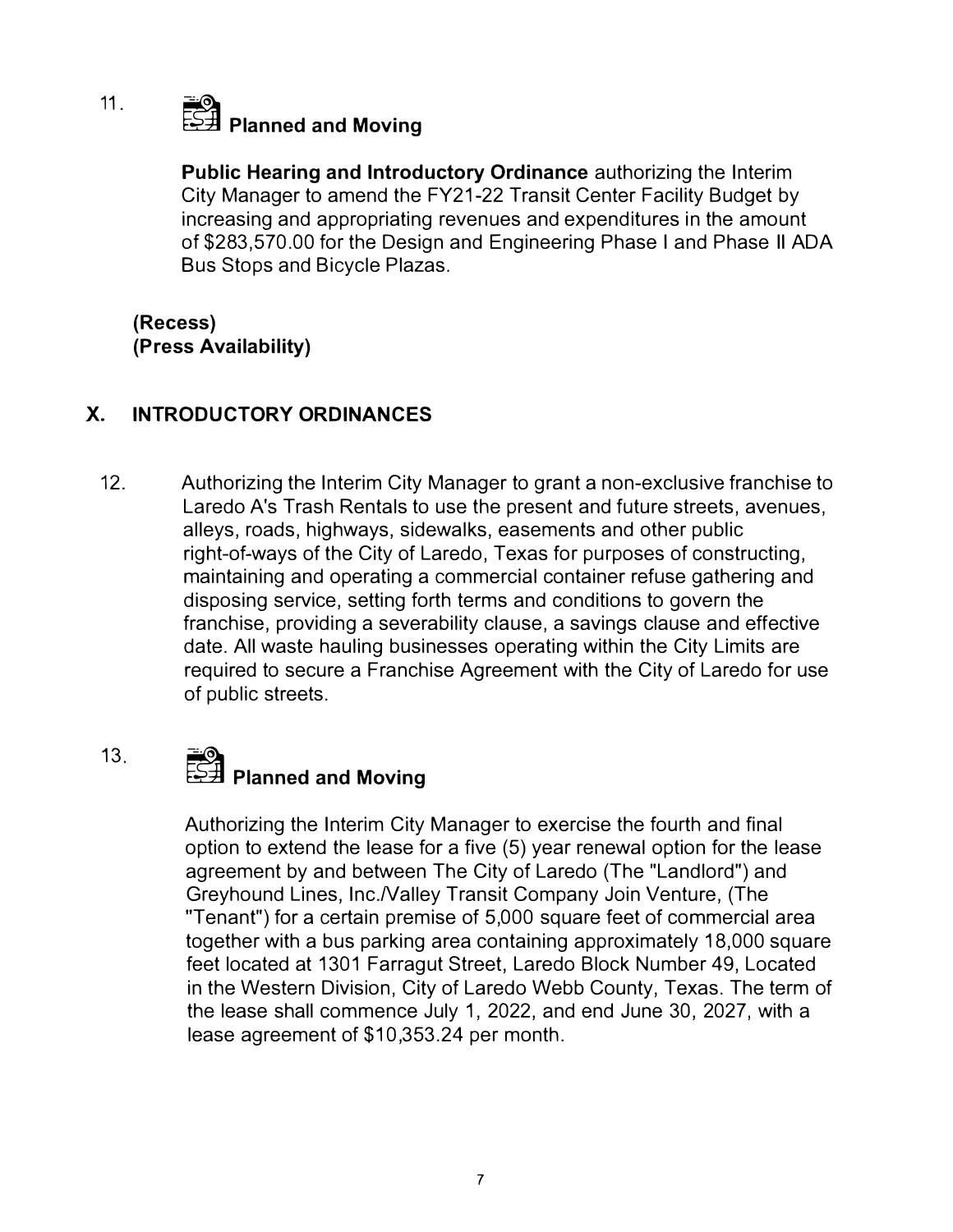### 14. **<b>a** *a* **Prosperous and Affordable** *a Affordable*

**Authorizing the Interim City Manager to execute a lease agreement between the City of Laredo, as Lessor, and B & B Communications Ltd., Lessee, for building No. 962 consisting of approximately 5,672 square feet of building space and parking lot located on 1816 Pappas Street at the Laredo International Airport. The lease term shall be for fifteen ( 15) years commencing on October 1, 2022 and ending on September 30, 2037, with one (1) five-year option to extend ending in September 30, 2042. The monthly rent shall be \$1,492.85 and will be adjusted annually according to changes in the Consumer Price Index (CPI).** 

### **XI. FINAL READING OF ORDINANCES**

**15. 2022-0-090 Concerning a voluntary annexation application by USATSM, Inc., altering and extending the boundary limits of the City of Laredo by annexing additional territory of 8.0 acres, more or less, located east of FM 1472 and north of Lampazos Loop, providing for the effective date of the ordinance, authorizing the Interim City Manager to execute a contract adopting a service plan for the annexed territory, and establishing the initial zoning of M-1 (Light Manufacturing District).** 

> **The Planning and Zoning Commission recommended approval of the annexation and initial zoning. Staff supports the application and initial zoning.**

**AN-003-2022 District VII - Cm. Vanessa Perez** 

16. **2022-0-091 Concerning a voluntary annexation application by EMA Commercial Investment, LLC, altering and extending the boundary limits of the City of Laredo by annexing additional territory of 5.03 acres, more or less, located east of Loop 20/Bob Bullock Loop and north of East Del Mar Boulevard, providing for the effective date of the ordinance, authorizing the Interim City Manager to execute a contract adopting a service plan for the annexed territory, and establishing the initial zoning of B-3 (Community Business District).** 

> **The Planning and Zoning Commission recommended approval of the annexation and initial zoning. Staff supports the application and initial zoning.**

**AN-004-2022**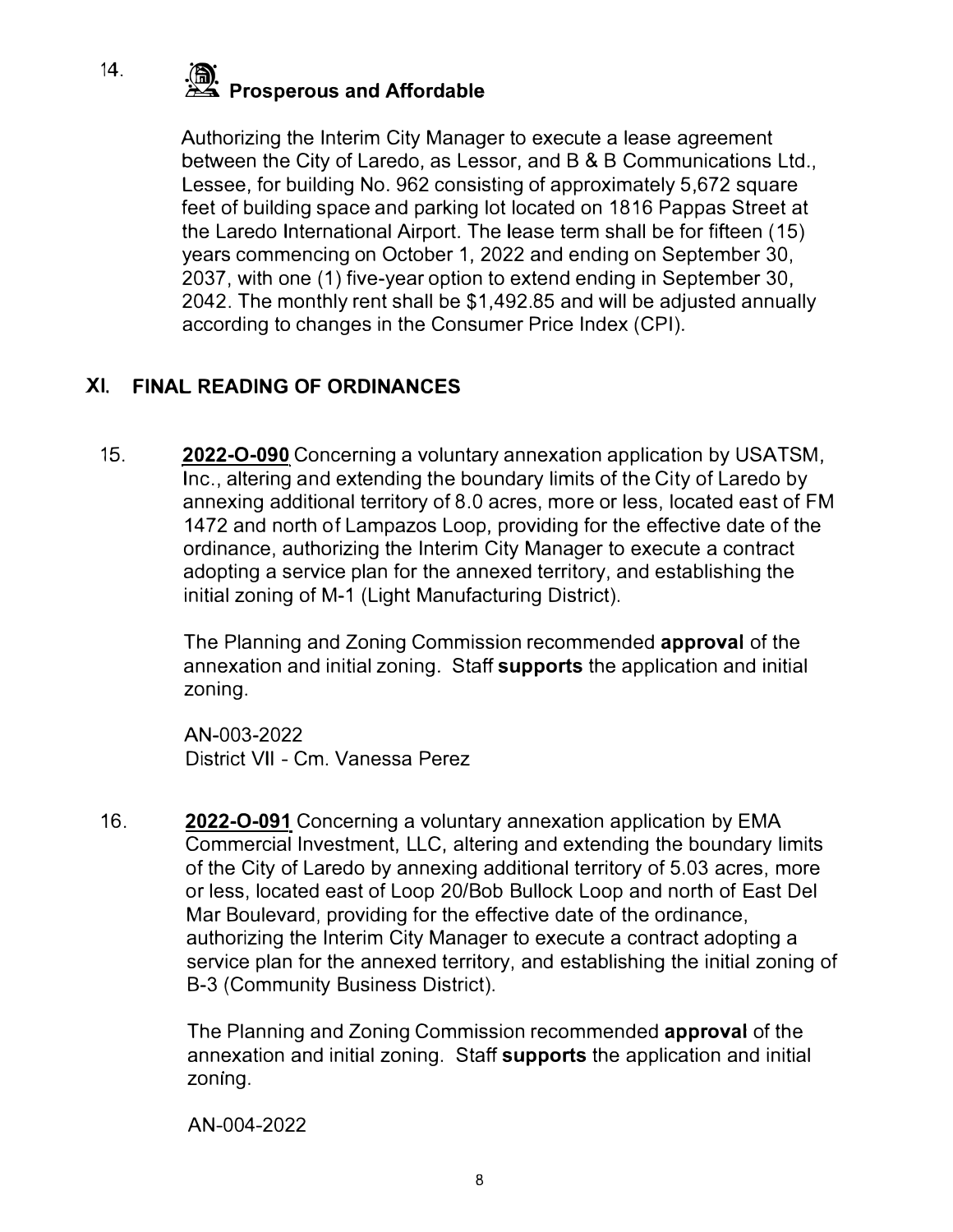**17. 2022-0-092 Concerning a voluntary annexation application by the Reuthinger Living Trust, altering and extending the boundary limits of the City of Laredo by annexing additional territory of 276.0840 acres, more or less, located west of FM 1472 and north of Vidal Cantu Road, providing for the effective date of the ordinance, authorizing the Interim City Manager to execute a contract adopting a service plan for the annexed territory, and establishing the initial zoning of M-1 (Light Manufacturing District).** 

> **The Planning and Zoning Commission recommended approval of the annexation and initial zoning. Staff supports the application and initial zoning.**

**AN-006-2022 District VII - Cm. Vanessa Perez** 

**18. 2022-0-093 Concerning a voluntary annexation application by Robert J. Gilpin, altering and extending the boundary limits of the City of Laredo by annexing additional territory of 29.6653 acres, more or less, located west of FM 1472 and north of Vidal Cantu Road, providing for the effective date of the ordinance, authorizing the Interim City Manager to execute a contract adopting a service plan for the annexed territory, and establishing the initial zoning of M-1 (Light Manufacturing District).** 

> **The Planning and Zoning Commission recommended approval of the annexation and initial zoning. Staff supports the application and initial zoning.**

**AN-007-2022 District VII - Cm. Vanessa Perez** 

**19. 2022-0-094 Authorizing the Interim City Manager to amend the FY21-22 General Fund Fire Department's budget by increasing revenues and expenditures in the amount of \$142,407.00 in order to appropriate funds awarded by Texas Municipal League (TML) for the partial funding and purchasing a replacement engine.** 

### **20.**

### **a Prosperous and Affordable**

**2022-0-095 Authorizing the Interim City Manager to execute a Lease Agreement between the Laredo International Airport and Sendero Coffee,**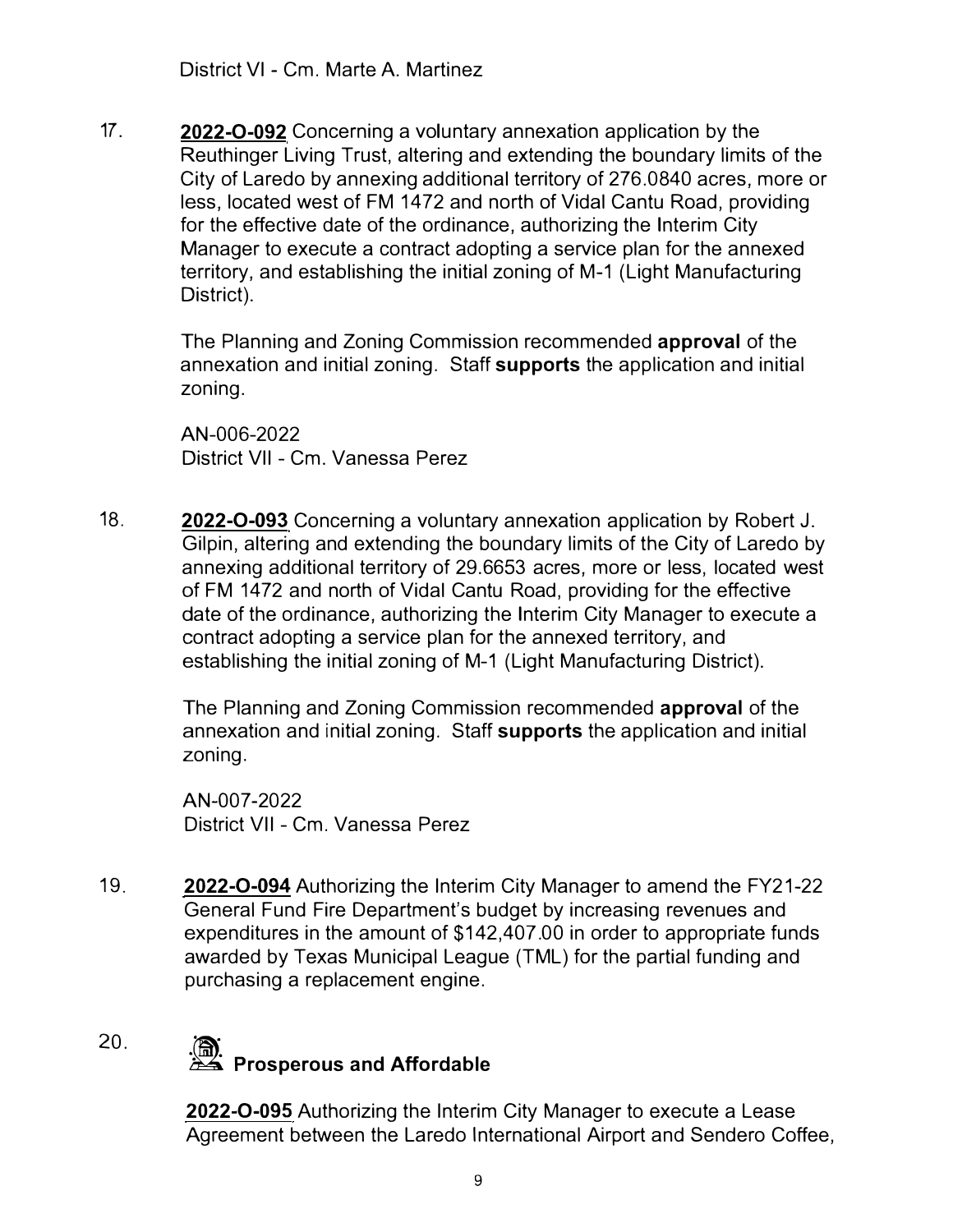**LLC located at 5210 Bob Bullock Loop at the Laredo International Passenger Terminal in a space consisting of 200 square feet, described as Suite No. 101 on the first floor, for the purposes of operating a coffee concession stand, including but not limited to serving beverages such as coffee, water, tea, and food items, to include, but is not limited to sandwiches, paninis, salads, and desserts, among other items. Operations will be from the time the Airport opens to the time it closes every day. The lease term shall be for one (1) year with one (1) option to renew and base rent shall consist of \$320.00 in addition to twenty percent (20%) of the contractor's monthly gross sales.** 

### **XII. CONSENT AGENDA**

**All of the following items m***a***y be** *a***cte***d* **upon by one motion***.* **No sep***a***r***a***te**  *d***iscussion or** *a***ction on** *a***ny of the items is necess***a***ry unless** *d***esire***d* **by** *a*  **Council Member.** 

### **AIRPORT: STAFF SOURCE GILBERTO SANCHEZ, INTERIM AIRPORT DIRECTOR**

21. Consideration to award purchase contract to vendor Convergint Technologies LLC, Austin, TX, for the upgrades and replacement of security cameras for the Laredo International Airport for the amount not to exceed \$169,335.70. These cameras will be obtained through Omnia Partners Cooperative Program under contract numbers R170502 and RNN0702. The cameras will be a one time purchase for needed upgrades to the surveillance system, as these are federal security requirements. Funding for this contract is available in the **lnternational Airport Operations Budget.** 

### **BRIDGE: STAFF SOURCE YVETTE LIMON, BRIDGE DIRECTOR**

## **<sup>2</sup>***2***. � Pl***a***nne***d a***n***d* **Moving**

Consideration to award supplemental agreement No. 1 to contract FY19-086 to consultant firm S&B Infrastructure LTD. Laredo. TX in the amount of \$41,674.05 for a total contract amount of \$799.910.37 for additional services for the City of Laredo International Bridge Master Plan and approval of the City of Laredo International Bridge Master Plan. Funding is available in the Bridge System Construction Fund.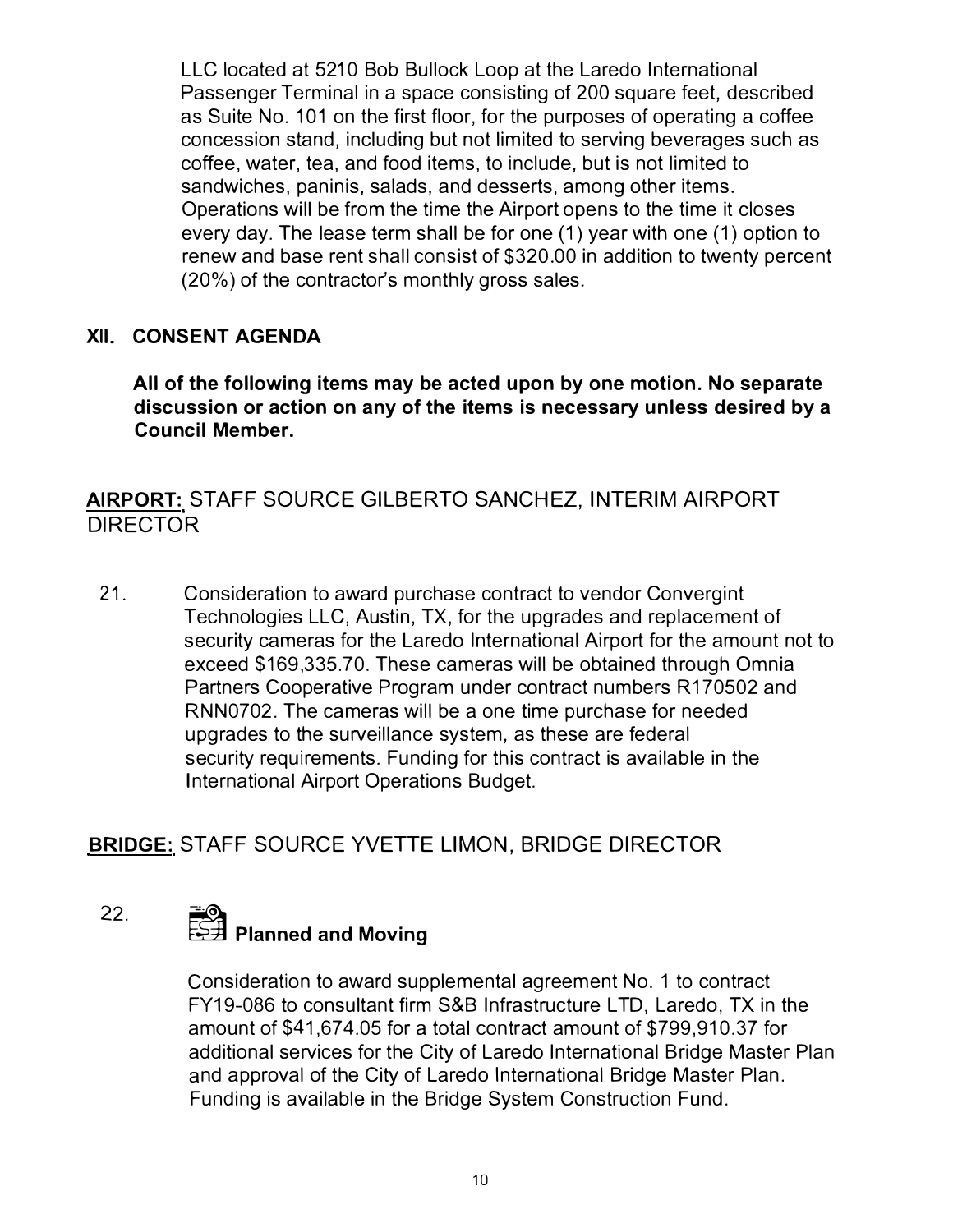### 23. **lij and Safe Healthy and Safe**

Authorizing the Interim City Manager to execute a Landlord Letter of Consent to work towards a lease for the City owned properties located at, 1702, 1704, 1714, 1716, 1718, & 1720 Lafayette in Laredo, Texas with Gateway Community Health Center, Inc. The City of Laredo is in full agreement of the proposed improvements to the aforementioned leased properties. Gateway Community Health Center, Inc will be providing health services to the community.

### **ENGINEERING: STAFF SOURCE RAMON E. CHAVEZ, CITY ENGINEER**

### 24.

25.

### **� Planned and Moving**

Consideration for approval of FY22-ENG-05 McPherson Rd. & Shiloh Dr. southbound right turn lane and widening project as complete, approval of change order No. 1, a net decrease of \$11,709.42, release of retainage in the amount of \$22,105.00, and the remaining balance of \$136,730.58 adding up to the final payment of \$158,835.58 to ALC Construction Co. Inc., Laredo, Texas. The final construction contract amount is \$357,780.58, with a total contract time of 60 working days. Funding is available in the 2021 C.O. Bond.

#### $\left(\frac{\partial}{\partial x^i}\right)^n$ **� Dynamic and Sustainable**

Consideration for approval of amendment No. 1, an increase in the amount of \$291,957.00 to the professional services contract with Crane Engineering Corporation, Laredo, Texas, for the CDBG Corpus Christi Street Water & Wastewater Improvements Project (District 111) including Task 2 to Task 6 for Phase 1A from Cedar Avenue to McClelland Avenue (4 blocks). Current contract amount with this amendment is \$733,697.00. Funding is available in the 2019 Water Revenue Bond and 2017 Sewer Revenue Bond.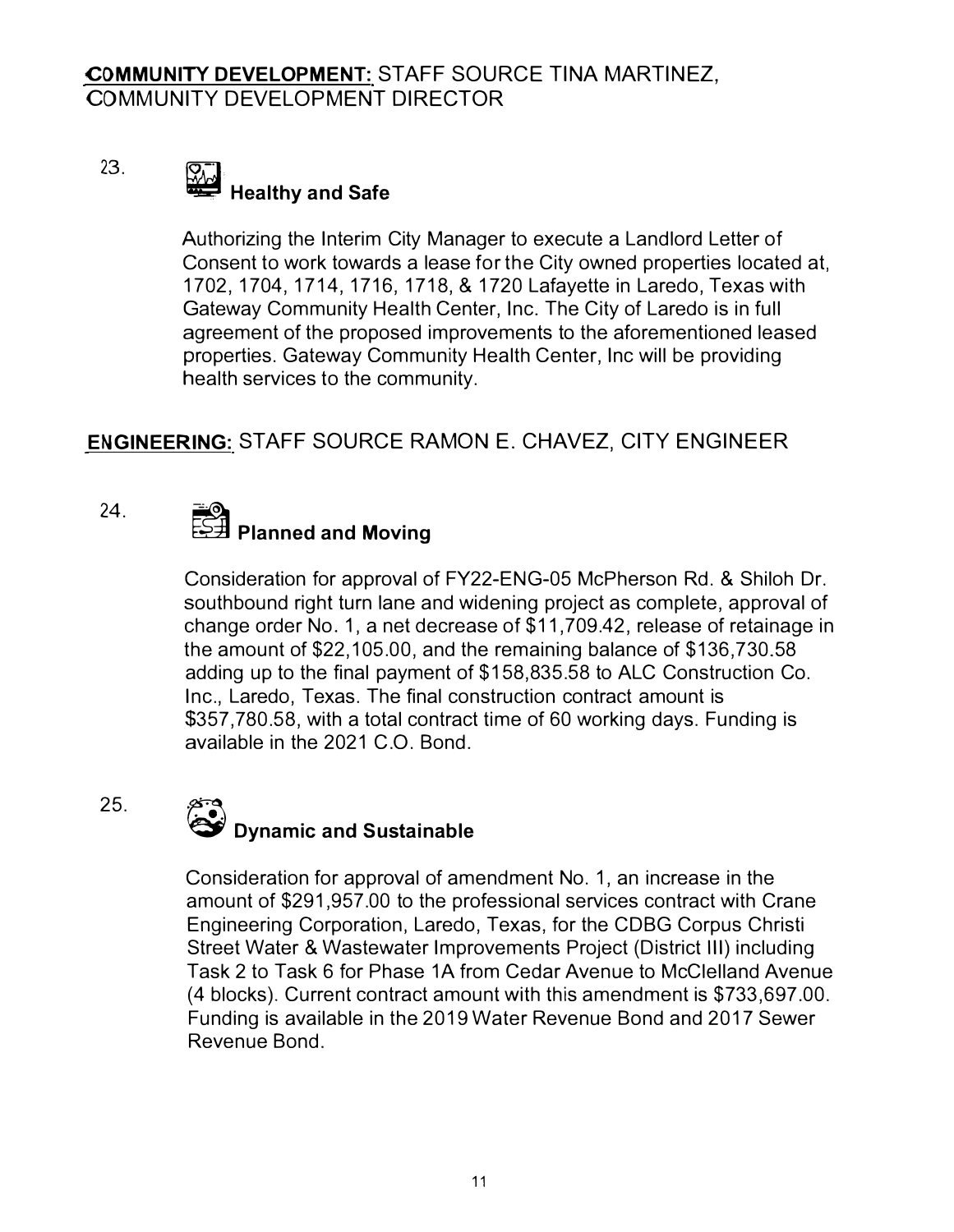

Consideration for approval to reject the sole bid received for FY22-ENG-23 Freddie Benavides Park Baseball Outfield and Restroom Project consisting of upgrading to a new athletic outfield fence, new rod iron decorative fence with concrete columns, renovation of existing restrooms, concession stand, storage areas (first and second floor), and exterior miscellaneous improvements. There is no financial impact at this time .

### 27. **• Welcoming and Equitable**

Authorizing the Interim City Manager to approve change order No. 1, an increase of \$48,563.00 to R&A Construction for the Uni-Trade Stadium Stud Wall Repairs Project. The scope of work for this change order includes to remove and construct new partition walls in the second-floor radio/media rooms, construct a dugout deck with bench, provide players aluminum bench for the third base bullpen, and replace six water fountains. The total construction contract amount including this change order is \$293,078.00, and contract time remains at forty-five (45) working days. Funding is available in the Sports Venue Fund - Uni-Trade Operations.

# @ **Dynamic and Sustainable**

Consideration for approval of change order No. 1 an increase of \$365,396.01, and an increase of three hundred and twenty (320) calendar days, for electrical infrastructure upgrades to a construction contract with Leyendecker Construction of Texas, Inc. , for the City of Laredo Tennis Complex at Texas A&M International University (TAMIU). Current total contract amount including this change order No. 1 is \$7,922,396.00, and contract time of eight-hundred seventy (870) calendar days. This cost will be shared equally between the City of Laredo and TAMIU in accordance with the Ground Lease Agreement. Funding is available in the Sports Venue Fund.

**ENVIRONMENTAL:** STAFF SOURCE JOHN PORTER, ENVIRONMENTAL / SOLID WASTE DIRECTOR

26.

28.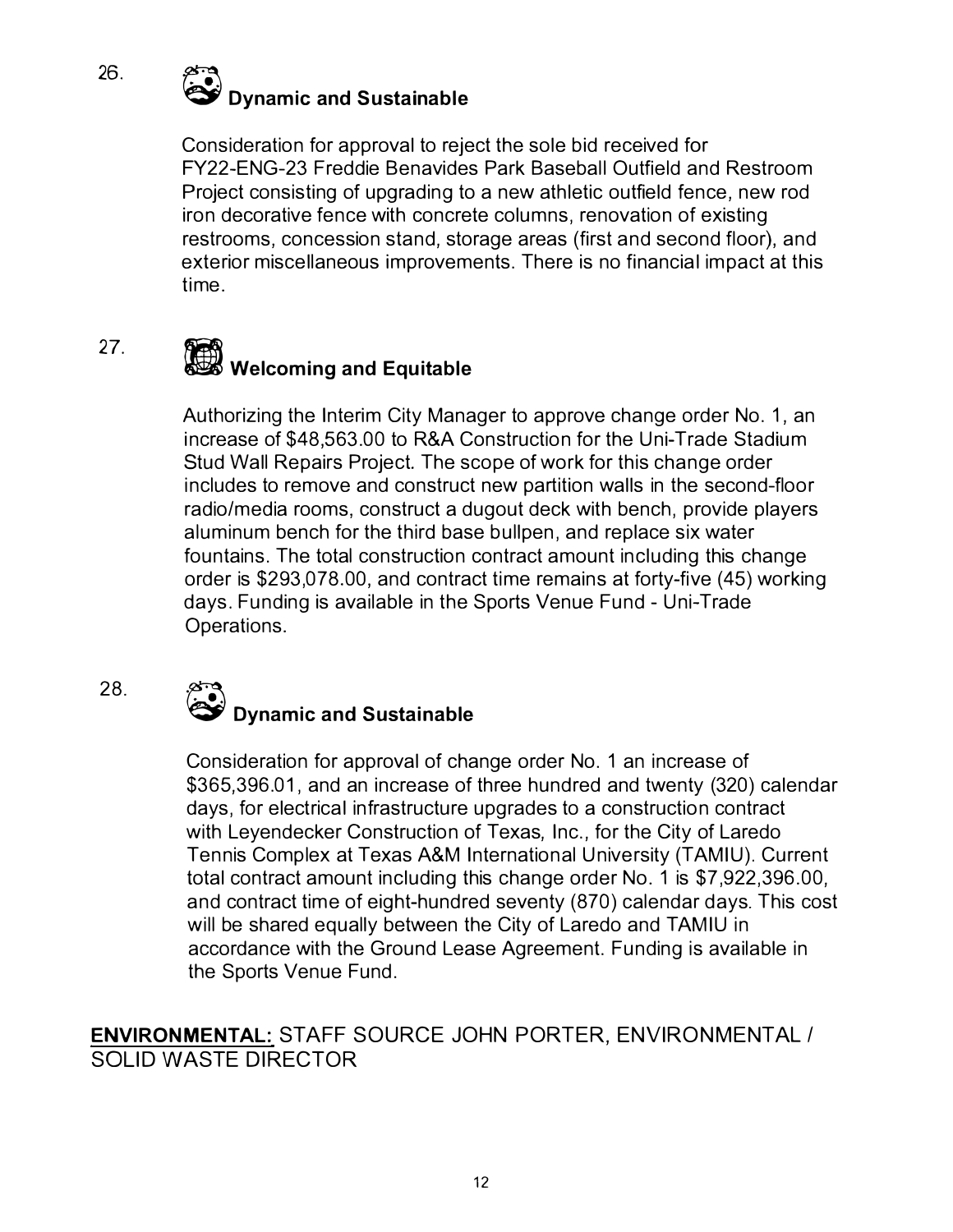

**Authorizing the Interim City Manager to negotiate and sign an agreement with Army Corps of Engineers, Fort Worth District for the completion of a Review Assessment for the Chacon Creek Feasibility Project. The completion of the Review Assessment for this project will satisfy the statutory requirement within the Water Resources Development Act of 2020 for construction funding of this project. The total cost of completion of the Review Assessment is about \$1 million with a 50% match required by the City. Funding is available in the Environmental Fund - 2019 CO Bond.** 

### **FIRE: STAFF SOURCE GUILLERMO HEARD, FIRE CHIEF**

**30. Consideration to approve a Memorandum of Understanding between Laredo Independent School District and the City of Laredo concerning student-parent reunification process involving school campus emergency evacuations.** 

### HEALTH: STAFF SOURCE RICHARD A. CHAMBERLAIN, HEALTH DIRECTOR

**3 1.** 

### **lij** *Healthy and Safe*

**2022-R-108 Ratifying the execution of a contract from the Texas Department of State Health Services in the total amount of \$144,000.00 with no match for the City of Laredo Health Department, Community and Clinical Health Bridge project for diabetes disease self-management and increased health education in chronic diseases for the term period of October 1, 2022, through August 31, 2023.** 

**32.** 

### **lij Healthy and Safe**

**2022-R-109 Authorizing the Interim City Manager to accept and enter into a contract with the South Texas Development Council in the estimated amount of \$138,549.00 through the Texas Department of State Health Services to continue the City of Laredo Health Department State Services Program for HIV prevention and education for the term period from September 1, 2022, through August 31, 2023.**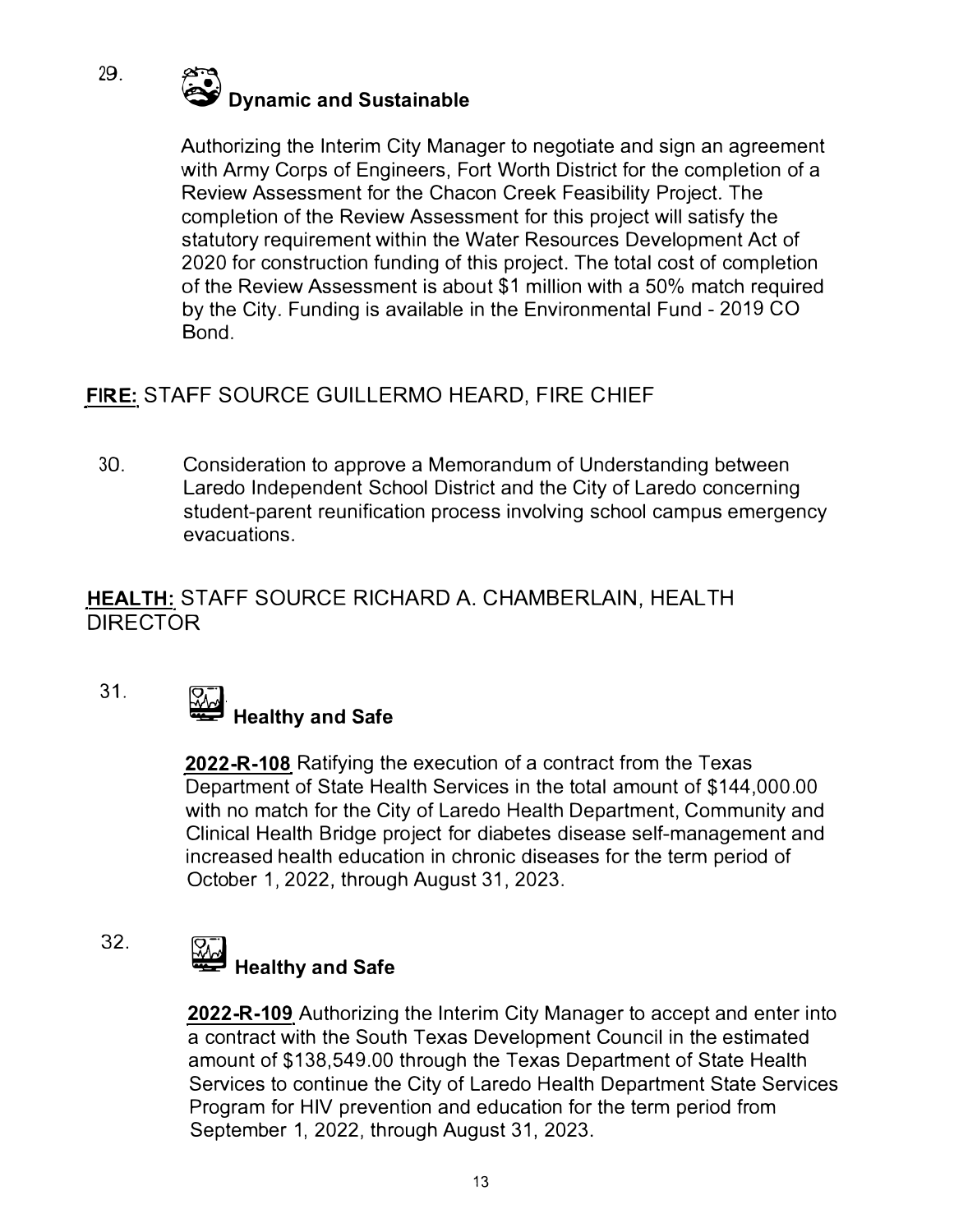33. Authorizing the Interim City Manager to execute a Professional Consulting Services Contract FY22-039 to Health Management Associates (HMA), Inc. Lansing, Ml for an amount of \$224,245.00. HMA's consulting contract will provide health and medical research/assessments of the Laredo Community, report findings and make recommendations as to how to best address current healthcare service shortages for the City of Laredo. Funding is available in General Fund - Professional Services, Consultant Fees.

### **HUMAN RESOURCES: STAFF SOURCE LINDA TENIENTE, HUMAN** RESOURCES DIRECTOR

- 34. Consideration to exercise the first (1st) extension of contracts of FY 19-045 for the following services:
	- 1. The Standard Life Insurance Co.-Group Life/AD&D
		- a. Basic Life
		- b. Basic AD&D/Fire and Police AD&D
		- c. Voluntary Life
		- d. Voluntary AD&D
	- 2. Aetna Group Dental a. Dental Self-Funded Plan Administrator
	- 3. Guardian Life Insurance Co.
		- a. Group Vision
		- b. Group Cancer
		- c. Group Critical Illness
	- 4. Colonial Life Insurance Co. a. Group Accident
	- 5. UNUM
		- a. Short Term Disability
		- b. Long Term Disability

The Standard Life Insurance Co. carrier for Basic Group Life increase their rates from .045 to .065 and the Voluntary Term Life rates will have a 15% increase. All other carrier rates remain the same as the previous year. The City of Laredo intends to award a contract period from October 1, 2022 through September 30, 2023. Funding is available in the Health & Benefits Fund, Police Dependent Retiree Fund, and Fire Dependent Retiree Fund.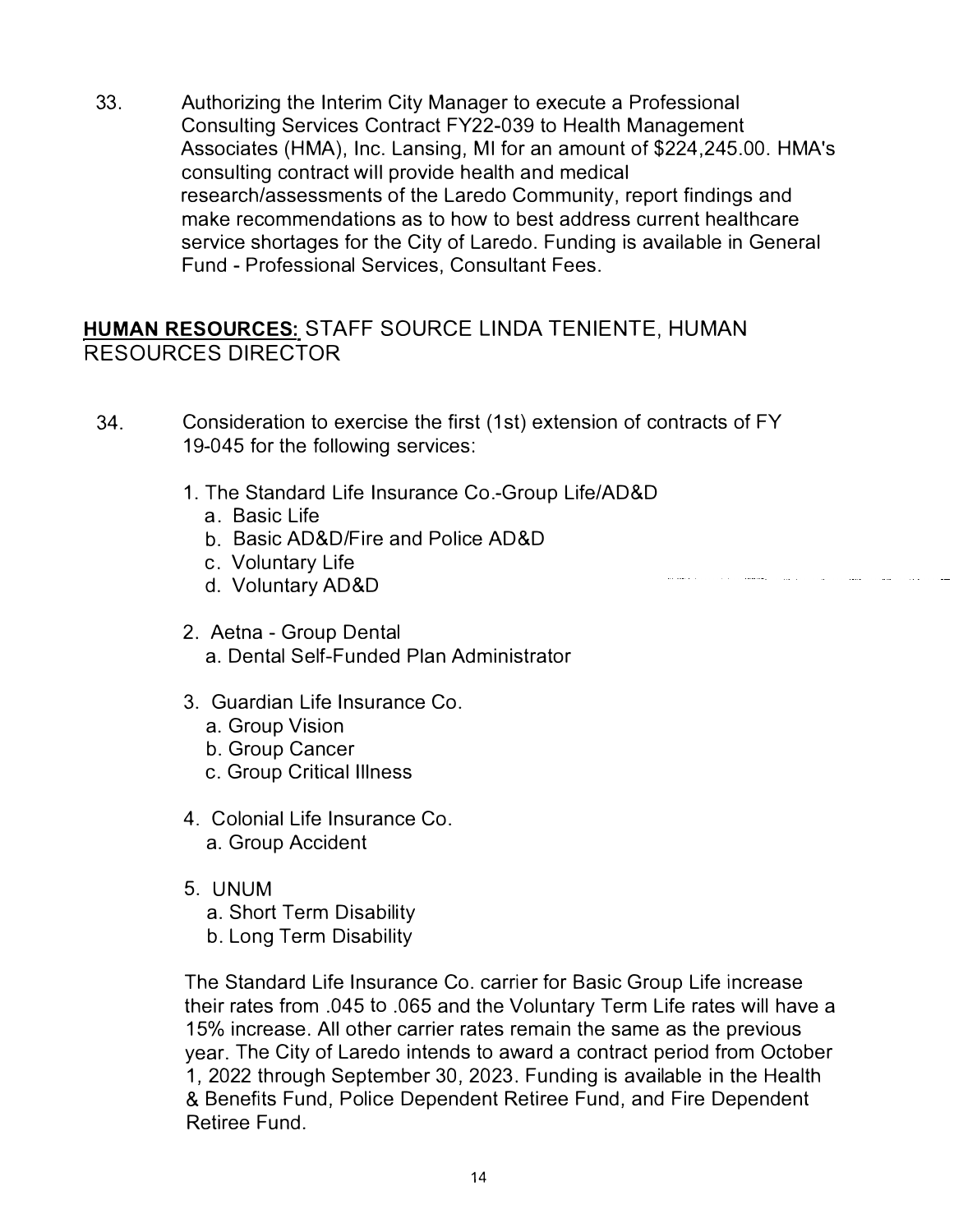- 35. Consideration to extend contract FY19-044 for the following group medical services:
	- 1. Blue Cross Blue Shield Of Texas
	- a) Third Party Medical Claims, Stop Loss, and COBRA Administration
	- b) Medical Network
	- c) Pharmacy Benefit Management
	- 2. Optum Financial formerly known as Connect Your Care
	- a) Section 125 Administration
	- 3. Aetna Medicare Advantage
	- a) Retiree Medicare Advantage Carrier

Blue Cross Blue Shield of Texas-Stop Loss premiums will increase by 18.5%; Blue Cross Blue Shield of Texas Administrative fees will increase by 2.5%. Optum Financial will not have an increase and will remain at \$2.22 per member per month. These extensions will be effective October 1, 2022 through September 30, 2023; with the exception of item No.3 that is effective January 1, 2023 through December 31, 2023. Funding is available in the Health & Benefits Fund (660-2035).

### **INFORMATION SERVICES & TELECOMMUNICATION: STAFF SOURCE** HOMERO VAZQUEZ-GARCIA, IST DIRECTOR

36. Authorizing the Interim City Manager to execute a four (4), year service agreement with Motorola Solutions Inc., in the amount of \$1,305,247.90 for the maintenance of the City of Laredo's P25 800 MHz Trunked Radio Communications System, as attached hereto. The service agreement provides annual maintenance for the infrastructure equipment, subscriber equipment, and support. Also includes two (2) Platform upgrades from 7.21 to 7.23 in year 2024 and from 7.23 to 7.25 in year 2026. Funding is available in the Information Technology Fund.

### PARKS & RECREATION: STAFF SOURCE JUAN J. GOMEZ, JR., PARKS & RECREATION DIRECTOR

37. Consideration to ratify purchase order No. 351038 in the amount of \$50,873.00 with WCD Enterprises, Scottsdale, AZ due to an increase in lawn maintenance services at all the recreation centers and the inclusion of lawn maintenance at the blocks of Matamoros, Hidalgo, Houston, Victoria on IH-35 Highway. Ratification is being requested because this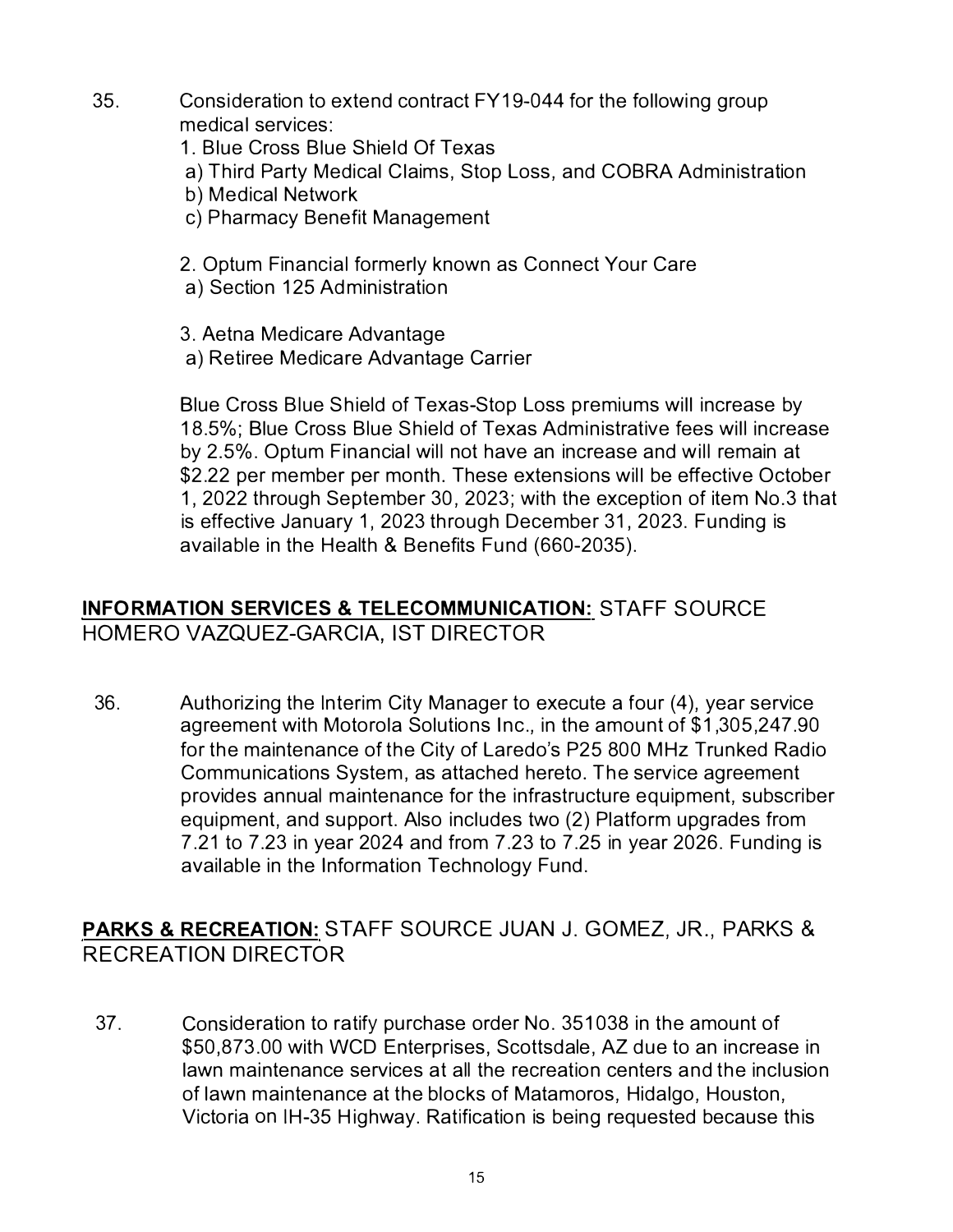vendor has exceeded the \$50,000.00 annual threshold. A formal bid is in the process and will be posted on Cit-E-Bid on June 20, 2022. Funding is available in the General Fund - Parks and Recreation Department.

### POLICE: STAFF SOURCE CLAUDIO TREVINO, CHIEF OF POLICE

### 38.

## **W Healthy and Safe**

**2022-R-110** Authorizing the Interim City Manager to accept a grant in the amount of \$1,086,949.50 from the Office of the Governor's Public Safety Office Homeland Security Grants Division (HSGD) for the purpose of funding the FY 2023 Texas Anti-Gang (TAG) Program for the period of May 1, 2022 through August 31, 2023. Funding will be used to pay for costs associated with the operational infrastructure of the TAG Center such as personnel, rent, contractual costs, information system interfaces, equipment, training, supplies and direct operating expenses. This grant does not require matching funds. Funding is available in the Special Police Fund-Texas Anti-Gang Grant.

### 39.

### **li\_4 Healthy and Safe**

Consideration to authorize a purchase contract with the sole source provider, Utility Associates, Inc., in the amount of \$178,200.00 for the purchase of thirty-six (36) Body Worn Video Cameras to equip sworn personnel and assists the Department's mission by promoting the safety of law enforcement officers and citizens. Funding is available in the Special Police Fund – Body Worn Camera Grant and in the General Fund - Police Department.

#### 40.

### **Healthy and Safe**

Authorizing the Interim City Manager to award a contract and amend the City of Laredo Master Agreement with AT&T Corp., to include a 36-month agreement not to exceed \$62,301.60. This agreement is to provide internet services for the new Texas Anti-Gang (TAG) Center. This will allow the LPD TAG Center to have a stand-alone connection to internet services. The agreement is contingent on grant funding for FY22-23 and FY23-24. The contract includes a non-appropriations of funding clause that cancels this amendment in the event no funding is available for years 2 and 3, at no cost to the City. Funding for this fiscal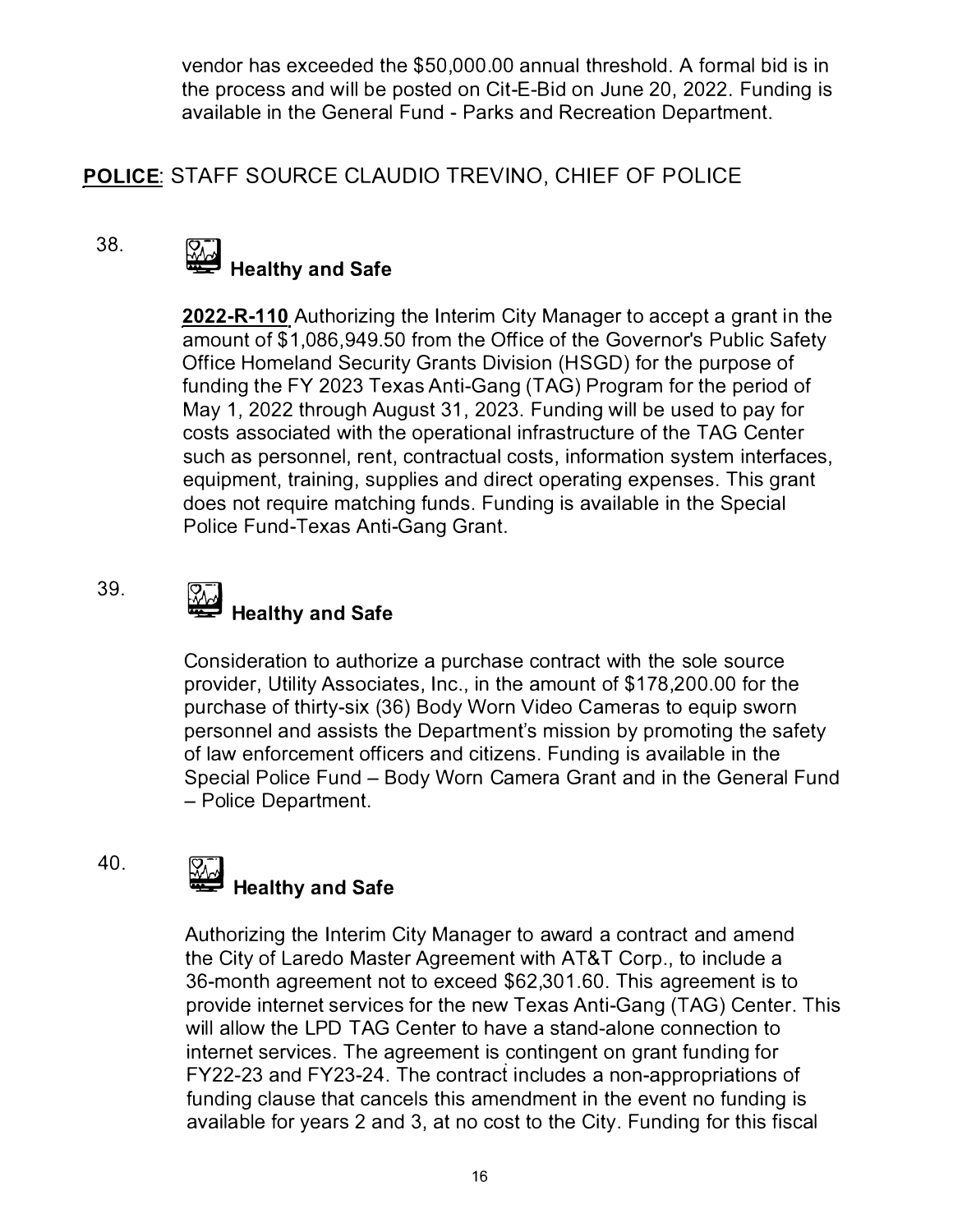year is available in the Special Police Fund-Texas Anti-Gang Grant.

### **PUBLIC WORKS: STAFF SOURCE JOHN ORFILA, PUBLIC WORKS DIRECTOR**

41. Consideration to renew and amend Contract FY21-065 for the supply of MC-30 Prime Oil Asphalt, for street paving projects. Contract amendment is to allow for a 25% contract amount increase to the following vendors:

> Texas Materials/Gulf Coast CHR Company; San Antonio, TX - Primary vendor(lncrease of \$45,000.00) : new amount total is \$225,000.00 annually,

Anderson Columbia Co., Inc. Weslaco, TX - Secondary vendor (Increase of \$45,000.00): new amount total is \$225,000.00 annually,

All materials are purchased on an as needed basis utilizing the Construction Project Budget. This increase is due to current oil prices in the industry; this is the first extension of two. Funding is available in the Public Works Department - Construction Project Budget.

42. Consideration to renew and amend Contract FY20-069 for the supply of Tack Coat Emulsified Asphalt Oil used for street paving projects. Contract amendment is to allow for a 25% contract amount increase to the following vendor:

> Anderson Columbia, Weslaco, Texas as the Primary Vendor (increase of \$50,000.00): new total amount is \$250,000.00 annually.

> All materials are purchased on an as needed basis utilizing the Construction Project Budget. This is the second of three (3) one (1) year extension periods, each upon mutual agreement of the parties. This increase is due to current oil prices in the industry. Funding is available in the General Fund - Public Works Budget.

### 43. @ **Dynamic and Sustainable**

Consideration to award a professional services contract to Sepulveda Associates Architects, Inc. (SAA, Inc.), Laredo, Texas in the amount not to exceed \$271,620.00 for the City of Laredo Uni-Trade Stadium Enhancements to include schematic design, construction documents, bidding and negotiation, construction administration phases, and develop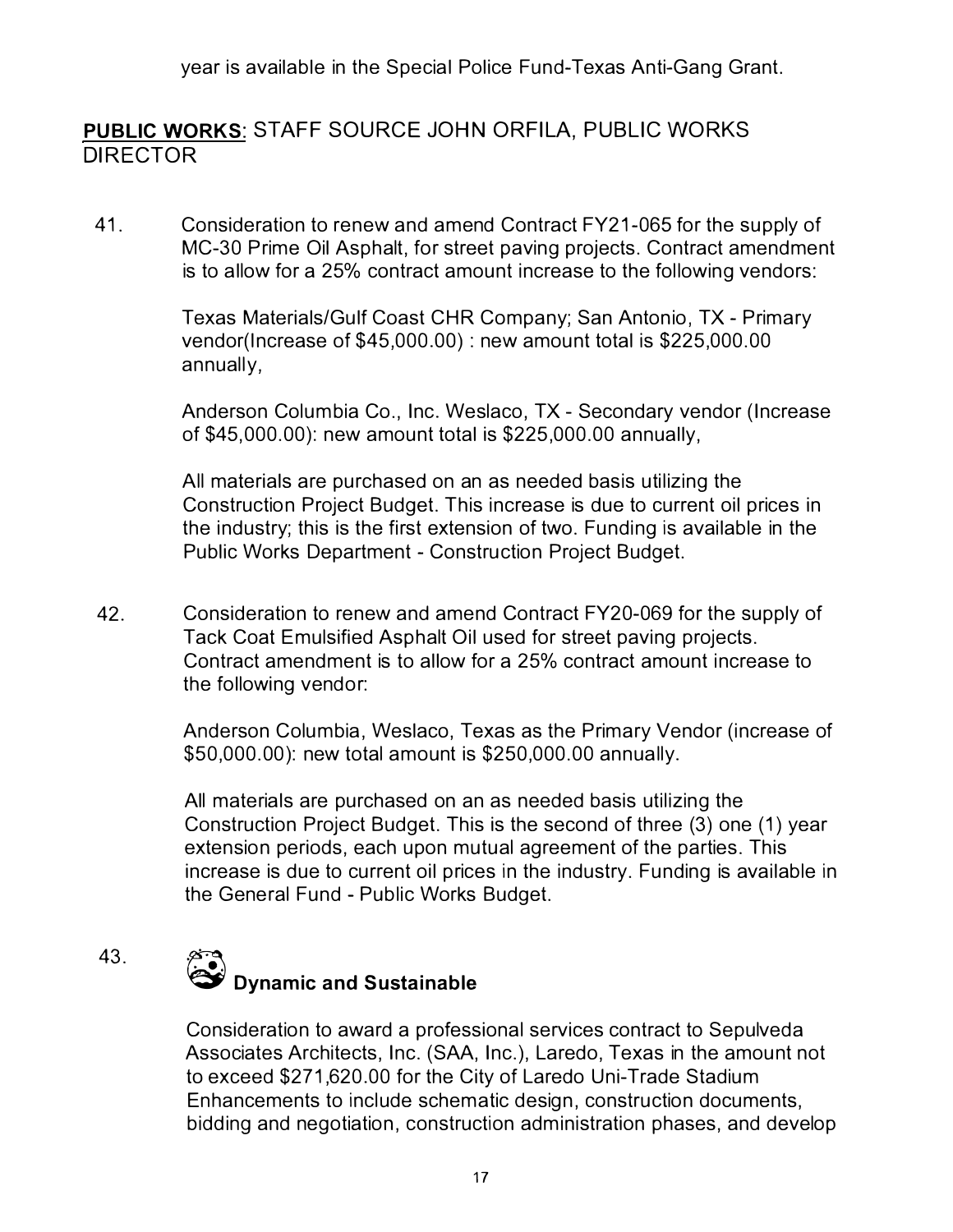a brief facilities assessments report (mainly structures and flatwork). Proposed improvements include evaluation of mechanical, electrical and plumbing systems and architectural upgrades to room finishes, ceiling tile, floor tile, furniture, lighting, and food service equipment. Exterior improvements include structural engineering services for a proposed metal frame for a TV camera platform. Funding is available in the Sports Venue Fund.

### **UTILITIES: STAFF SOURCE ART GARCIA, P.E. , UTILITIES DIRECTOR**

44. Consideration to approve amendment No. 2 to professional engineering and surveying services contract with Porras Nance Engineering of Laredo, Texas in the amount of \$459,360.00 for the relocation of utilities on US59 / Loop 20. The total contract amount with amendment No. 2 is \$1,343,610.00. Funding is available in the 2020A Water Revenue Bond and 2017 Sewer Revenue Bond. Relocation costs may qualify for TxDOT reimbursement.

### 45. **@ Dynamic and Sustainable**

Authorizing the Interim City Manager to award a contract to Municipal Valve and Equipment of Texas in the amount of \$202,880.00 for three (3) new Crispin Tilting Disc Check Valves with Top Mounted dashpot Assembly and Limit Switch to be used at the El Pico Water Treatment Plant High Service Pump Station. Municipal Valve and Equipment is the authorized representative for Crispin valves currently used at the El Pico Water Treatment Plant and being recommended by consultant, Garver. Proposed installation meets design recommendations, engineering plans and specifications. Funding is available in the Waterworks Fund - Construction Budget.

### 46.

# **@ Dynamic & Sustainable**

Authorizing the Interim City Manager to award contract to Top Site Civil Group, LLC of Laredo, Texas for the design and construction of 2.8 miles of 24-inch waterline in the amount of \$460,000.00. This project is needed to improve the flow and pressure to the south and surrounding areas, the line is a redundancy delivering water from MHOC - Booster Station. Funding is available in the 2020A Water Revenue Bond.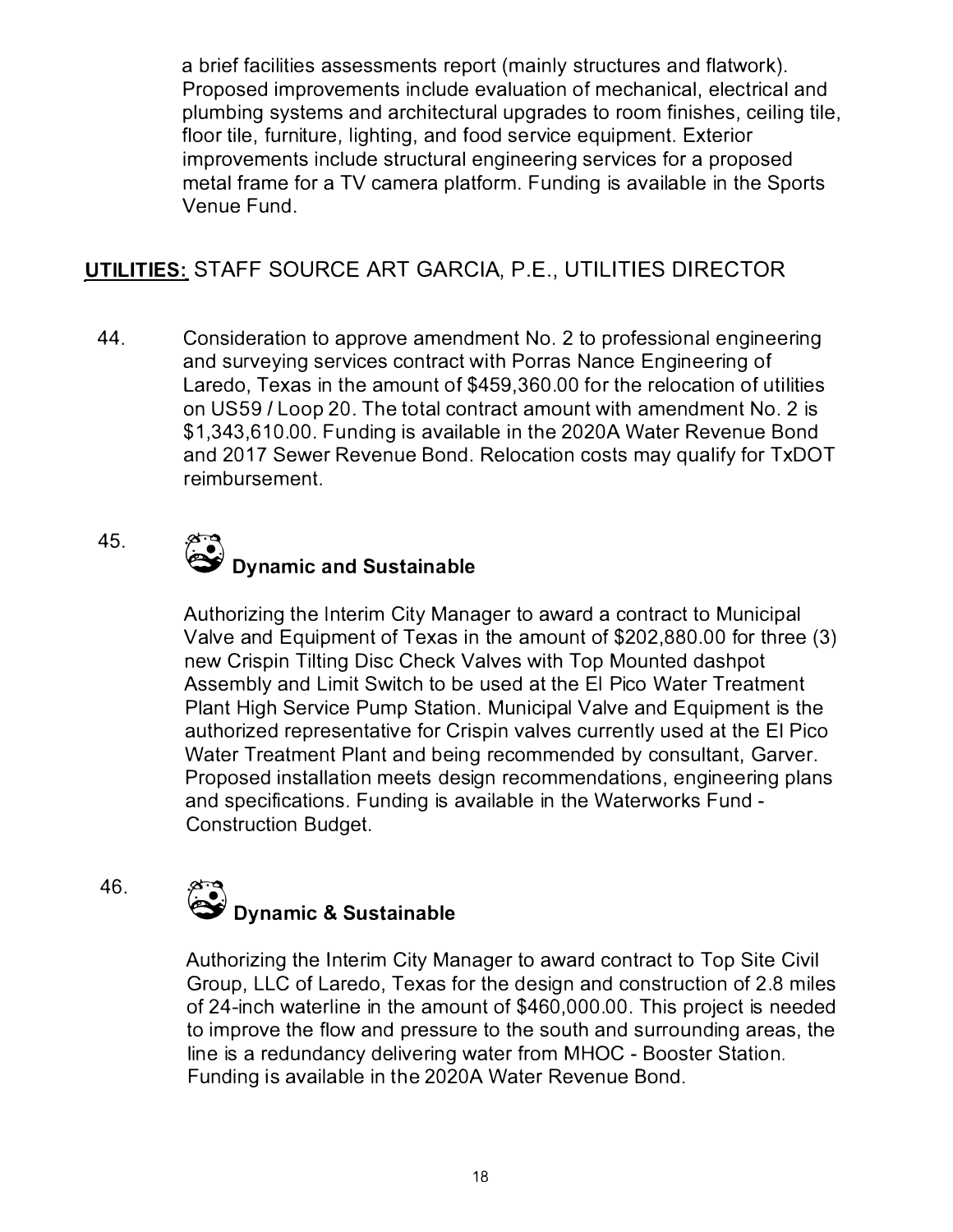### **XIII. STAFF REPORTS**

- **47. Discussion with possible action on ongoing audits and/or irregularities identified by the Internal Auditor including the potential assignment of other and/or additional auditing duties; and any other matters incident thereto.**
- **48. Discussion with possible action to consider the selection of possible grade separation and roadway closure locations for inclusion in a potential railroad grant application, intended to seek funding for the design and construction of improvements along the Kansas City Southern railroad line, from the Washington/Santa Isabel Avenue to the Arkansas Avenue crossing, and any other matters incident thereto.**
- **49. Discussion with possible action on considering a special election for the funding of the Binational River Park, and any other matters incident thereto.**
- **50. Appointment by the Interim City Manager of the City Attorney in accordance with §4.02 of the Laredo City Charter, with possible action.**

### **XIV. EXECUTIVE SESSION**

**The Council reserves the right to adjourn into executive session at any time during the course of this meeting to discuss any posted agenda item when authorized by Texas Government Code Sections 551 .071 (Consultation with Attorney), 551 .072 (Deliberations about Real Property), 551 .073 (Deliberations about Gifts and Donations), 551 .074 (Personnel Matters), 551 .076 (Deliberations about Security Devices), and/or 551 .086 (Economic Development). Following closed session, the open meeting will reconvene at which time action, if any, may be taken.** 

**51. Executive Session pursuant to Texas Government Code Section 551 .071 (1 )(a) and the Texas Disciplinary Rules of Professional Conduct Rule 1 .05 to consult with an attorney concerning legal issues regarding collective bargaining matters and the Collective Bargaining Negotiations between the City of Laredo, Texas and the Laredo Fire Fighters Association, Local 872.**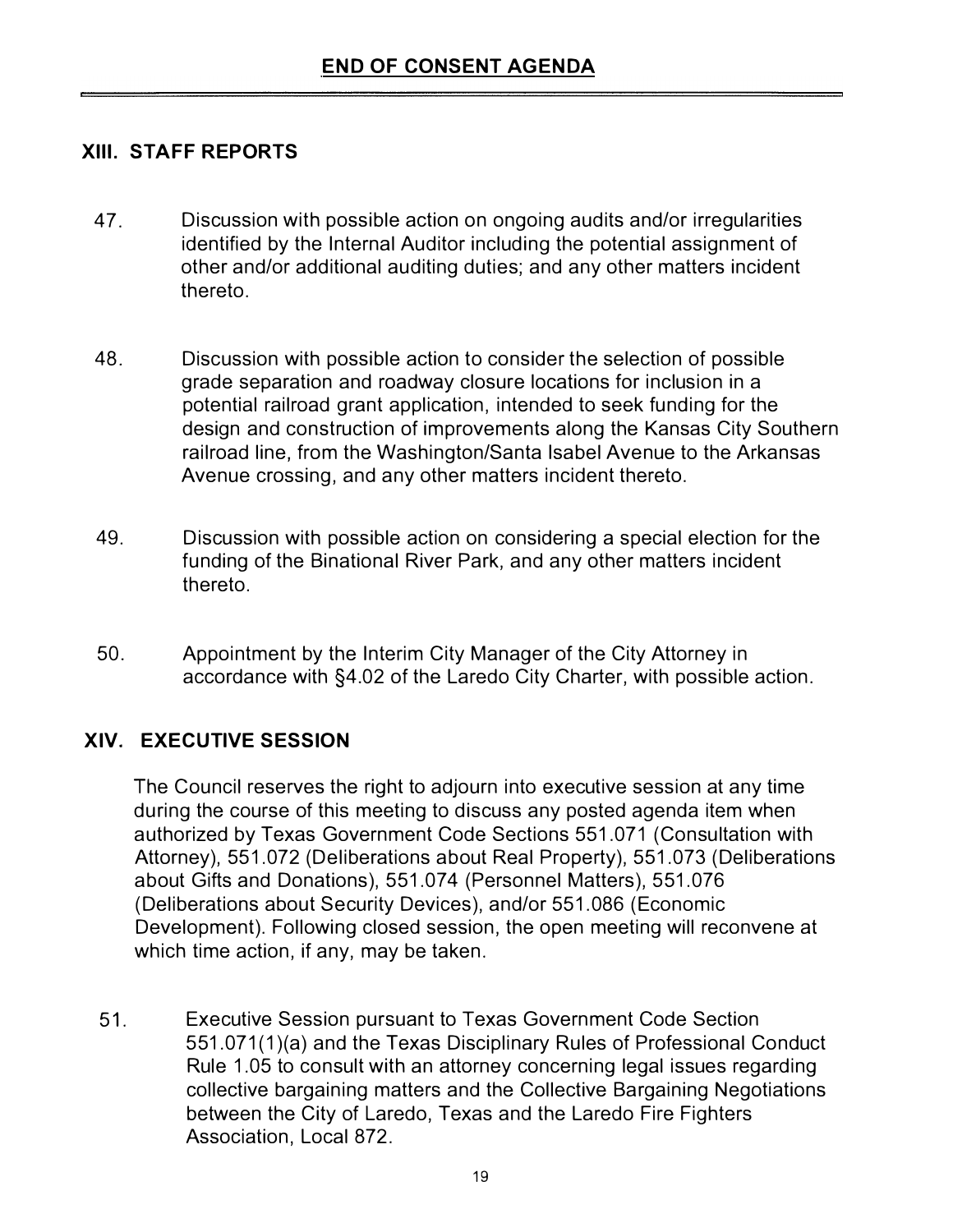52. Request for Executive Session pursuant to Texas Government Code Section 551.074 to deliberate the duties and contractual terms of the City Attorney's employment contract and any matters related thereto, and return to open session for possible action.

### **XV. RECESS AS THE LAREDO CITY COUNCIL AND CONVENE AS THE LAREDO MASS TRANSIT BOARD**

53.

### **� Planned and Moving**

**2022-RT-14** Authorizing the Interim City Manager to submit a grant application in the amount of \$29,392.00 to the Federal Transit Administration (FTA) FY2021 Section 5310 American Rescue Plan Act Enhanced Mobility of Seniors and Individuals with Disabilities authorized under the new American Rescue Plan Act of 2021 (ARPA, H.R.1319) as passed by the House of Representatives on February 27, 2021 and passed by the Senate on March 10, 2021 and signed into law by President Joe Biden on March 11, 2021. Funding will be provided at a 100% federal share with no local match required and will be available for El Lift Paratransit Operating Assistance and vehicle maintenance expenses.

54.

## **� Planned and Moving**

**2022-RT-15** Authorizing the Interim City Manager to submit a grant application in the amount of \$29,391.00 to the Federal Transit Administration (FTA) FY2021 Section 5310 Enhanced Mobility of Seniors and Individuals with Disabilities under the new Coronavirus Response and Relief Supplemental Appropriations Act of 2021 (CRRSSA) (H.R.133). FTA previously announced \$25 Billion in Coronavirus Aid, Relief, and Economic Security (CARES) Act funding last April 2020. Funding will be provided at a 100% federal share with no local match required and will be available for El Lift Paratransit Service by assisting with operating assistance and vehicle maintenance expenses.

### **XVI. ADJOURN AS THE LAREDO MASS TRANSIT BOARD AND RECONVENE AS THE LAREDO CITY COUNCIL**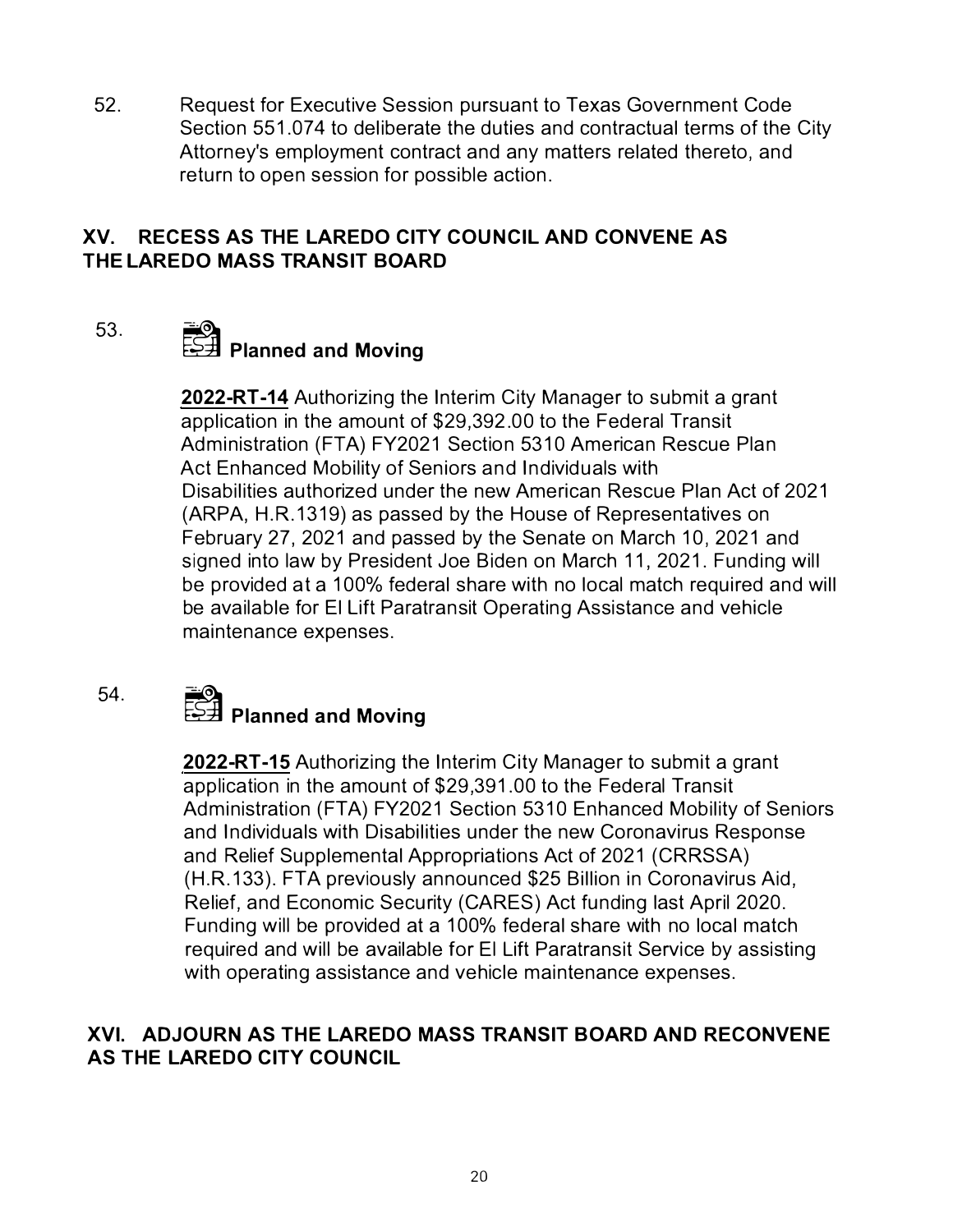#### 55. **GENERAL COUNCIL DISCUSSIONS AND PRESENTATIONS**

#### A. **Request by Mayor Pete Saenz**

1. Discussion with possible action on the status of Babe Ruth League's qualification compliance to secure City permit to use City Parks baseball fields, and any other matters related thereto.

### B. **Request by Council Member Ruben A. Gutierrez, Jr.**

- 1. Status update on the City of Laredo Tennis Complex at TAMIU and its construction timeline for completion of the project along with a progress update; and any matter incident thereto.
- 2. Discussion with possible action to instruct Interim City Manager to waive the pool entrance fee on July 20th at the Jovita ldar Pool for a local dance team; and any other matters incident thereto.
- 3. Discussion with possible action for Interim City Manager to consider during the budget workshop meetings, a cost of living increase for City employees and the review of the pay scale with a possible adjustment for inflation; and any other matters incident thereto.

### C. **Request by Council Member Vanessa J. Perez**

1 . Discussion with possible action to revisit and amend Ordinance 2021-0-204 pertaining to swimming pools, and any other matters incident thereto. **(Co-Sponsored by Mayor Pro-Tempore Vidal Rodriguez)** 

### **D. Request by Council Member Alyssa Cigarroa**

- 1. Discussion with possible action to ratify the waiving of fees on June 21st for the Make the Music Day event which occurs worldwide. The parking meter fees to be waived are along:
- Zaragoza Street between Santa Ursula Avenue and Convent Avenue;
- Grant Street between Convent Avenue and Santa Ursula Avenue;
- Flores Avenue between Zaragoza Street and Grant Street San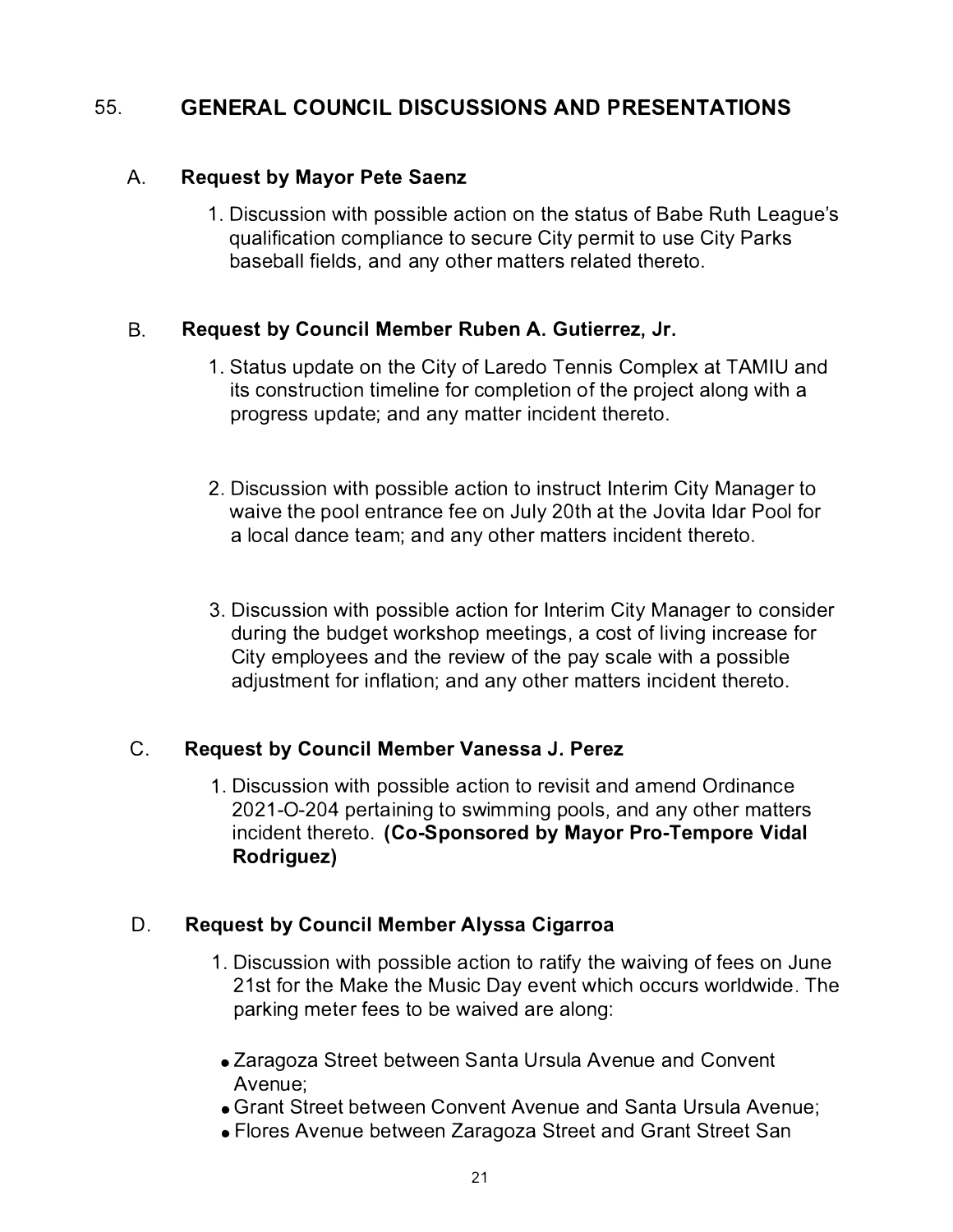- 2. Discussion and possible action on the creation of an Inner City Housing Incentive Policy to target the redevelopment of empty buildings and undeveloped lots throughout the inner city into market rate housing. This policy incorporates the goals and objectives of the Comprehensive Plan and provides greater incentives like forgivable loans to housing projects within targeted growth areas in the inner city. The Policy encourages historic rehabilitation, adaptive reuse, brownfield redevelopment, and market rate housing. Finally, the policy rewards good urban design and encourages mixed-use and mixed income development and redevelopment. **(Co-sponsor Council Member Vidal Rodriguez, Council Member Dr. Marte A. Martinez, Council Member Vanessa Perez)**
- 3. Discussion with possible action on the creation of a Downtown/Inner City Economic Development Coordinator; and any other matters incident thereto.

### E. **Request by Council Member Rudy Gonzalez, Jr.**

- 1. Discussion with possible action to instruct the Interim City Manager to waive the pool entrance fee for July 3<sup>rd</sup> at the Independence Pool in conjunction for the Independence Day celebration and any other matters incident thereto.
- 2. Discussion with possible action to instruct the Interim City Manager to instruct staff to enter into a Memorandum of Understanding between City of Laredo and United Independent School District to purchase the score board for the United South High School football field and any other matters incident thereto. District 1 Priority Funds will be used for this project.

### **F. Request by Mayor Pro-Tempore Vidal Rodriguez**

- 1. Discussion with possible action to direct the Interim City Manager to initiate a safe driving campaign within the City of Laredo in an effort to promote safe driving amid a disturbing rise in traffic accidents and fatalities, and any other matters incident thereto.
- 2. Discussion with possible action to instruct the Interim City Manager